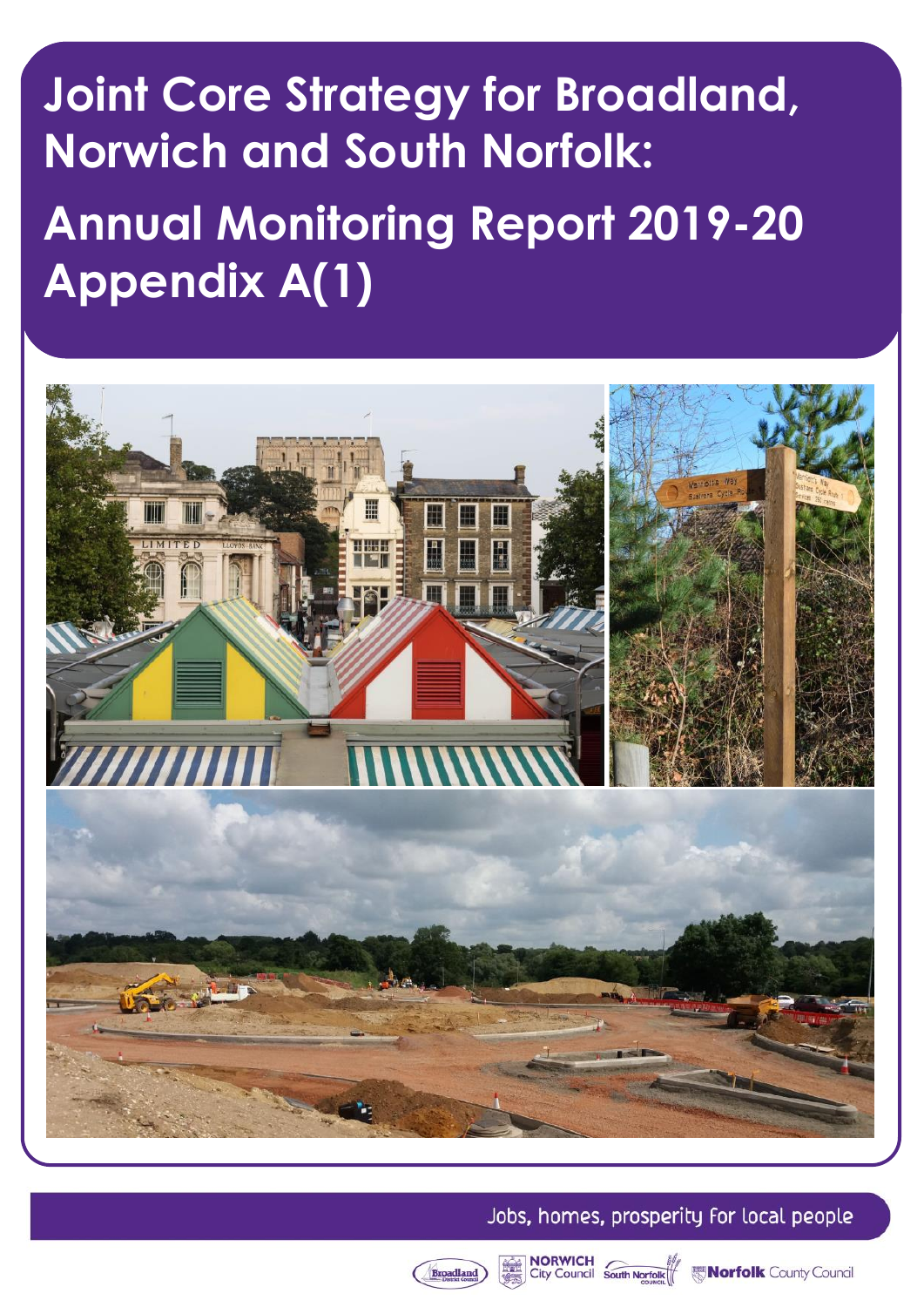# **Contents**

[Appendix A – Greater Norwich area Housing Land Supply](#page-2-0) Assessment 1st April 2019

Five-year Landsupply and Sites Forecast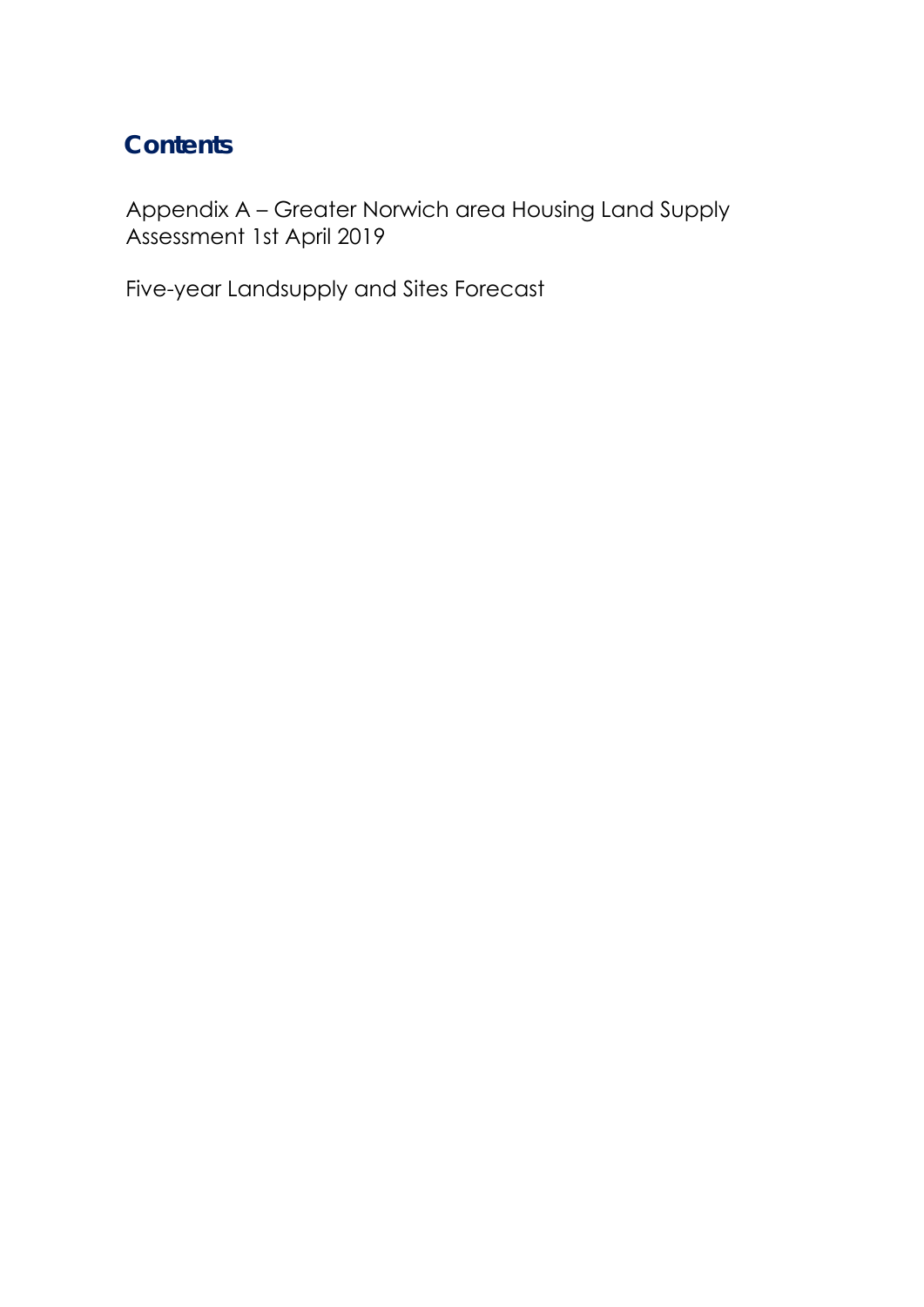# <span id="page-2-0"></span>**Appendix A - Greater Norwich Area Housing Land Supply Assessment at 1st April 2020**

## **Summary**

 This note sets out the housing land supply position for the Greater Norwich area for the period 1 April 2020 to 31 March 2025. The Revised National Planning Policy Framework (NPPF) requires local planning authorities to:

 "*identify and update annually a supply of specific deliverable sites sufficient to provide a minimum of five years' worth of housing against their housing requirement set out in adopted strategic policies, or against their local housing need where the strategic policies are more than five years old*"

 2011, with amendments January 2014. The JCS became five years old on 10 January 2019. does not require updating. Indeed, publication of a 2017 SHMA had already indicated the need to update the housing requirement. Therefore, in accordance with NPPF paragraph 73, the The Joint Core Strategy (JCS) for Broadland, Norwich and South Norfolk was adopted in March Although the Greater Norwich authorities have commenced work to replace the JCS, the current plan has not been reviewed in line with the PPG to demonstrate that the housing requirement Greater Norwich housing land supply must be measured against local housing need (LHN).

 of the HDT. The results of the HDT show that Greater Norwich has delivered 133% of the number The revised NPPF also introduced the Housing Delivery Test (HDT) as an annual measurement of housing delivery. Broadland, Norwich and South Norfolk are measured jointly for the purposes of homes required between 2017/18 and 2019/20.

 to focus new allocations within a Norwich Policy Area. Similarly, the HDT is measured jointly across all of Broadland, Norwich and South Norfolk. LHN figures are only provided on a district 2017 SHMA indicated that the vast majority of the three districts are within the same housing market area. Consequently, it is considered appropriate to measure land supply across this Norfolk, although these areas are still considered in the AMR in relation to monitoring objective Policy 4 of the JCS sets out a three-district requirement, within which a policy decision was made basis, which can be aggregated up in accordance with Planning Practice Guidance. Lastly, the area. This approach effectively replaces that of separately measuring housing land supply across the Norwich Policy Area (NPA) and Rural Policy Areas (RPA) of Broadland and South 2.

Based upon this calculation of five year housing land supply for Greater Norwich (including the 5% buffer required by the NPPF), the Greater Norwich Authorities can demonstrate:

• 123% (6.16 years / 2,455 home surplus)

Within each of the individual districts the following HLS can be demonstrated:

- Broadland: 184% (9.18 years / 2,270 home surplus)
- Norwich: 87% (4.35 years / 407 home deficit)
- South Norfolk: 113% (5.63 years / 593 home surplus)

 recognise that further housing land, above and beyond the existing commitments, needs to be Plan (GNLP) to plan for these additional needs. Ahead of the adoption of the GNLP the Notwithstanding the existence of a housing land supply, the Greater Norwich Authorities identified to 2038. The authorities have committed to the production of the Greater Norwich Local authorities will continue to take a positive approach to development proposals that complement, rather than detract from, the existing and emerging development strategies.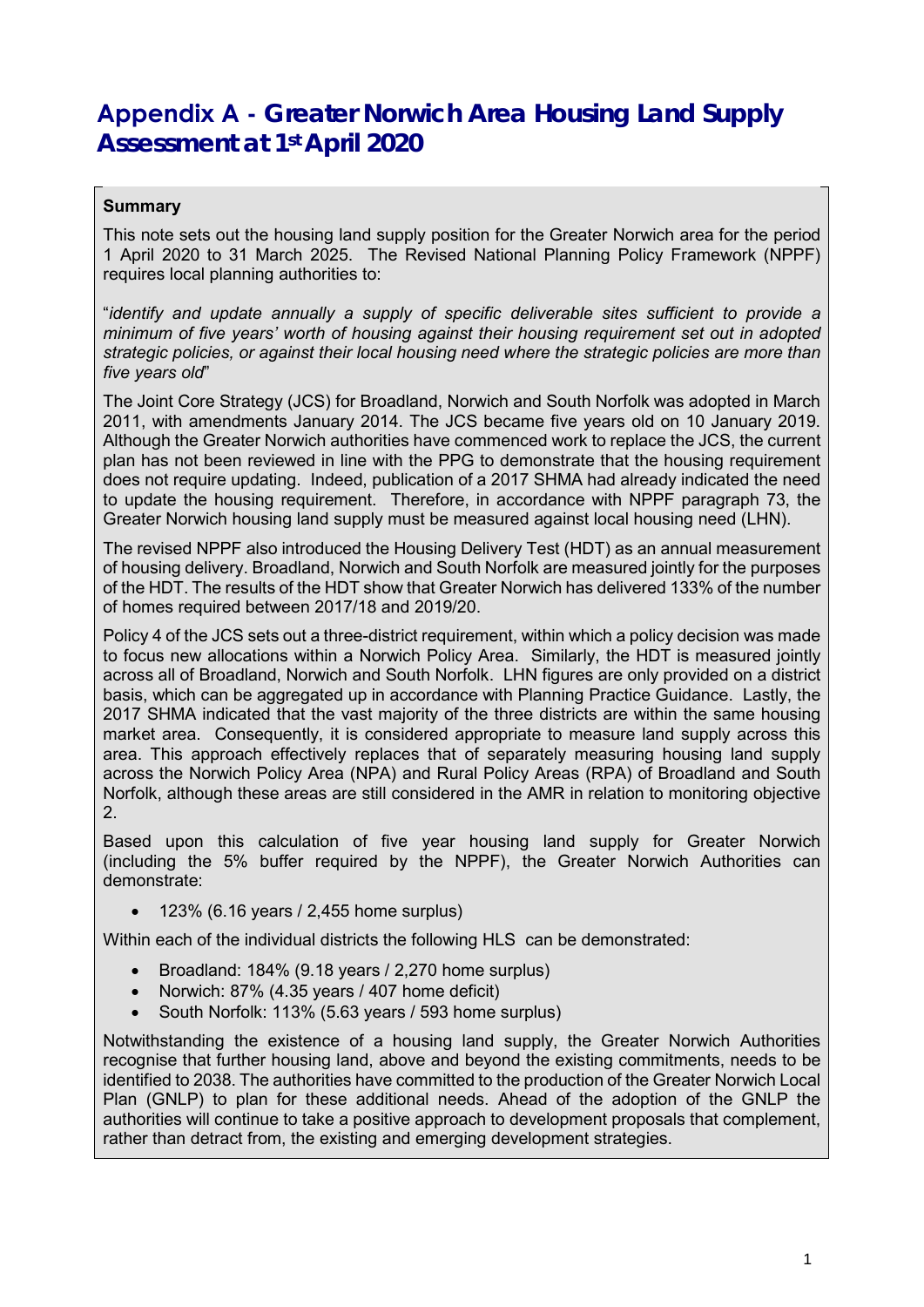## **Introduction**

1. The policies of the Revised National Planning Policy Framework (NPPF) support Government's objective of "*significantly boosting the supply of homes*". This includes requiring local authorities to:

 *minimum of five years' worth of housing against their housing requirement set out in*  "*identify and update annually a supply of specific deliverable sites sufficient to provide a adopted strategic policies, or against their local housing need where the strategic policies are more than five years old*" (NPPF, para 73)

- 2. NPPF para 75 requires local authorities to "*monitor progress in building out sites which have permission*", with Government measuring housing delivery against the Housing Delivery Test (HDT).
- 3. In situations where the local planning authority cannot demonstrate a five year supply of deliverable housing sites; or where the Housing Delivery Test indicates that the delivery of housing was substantially below the housing requirement over the previous three years, applications that involve the provision of housing must be determined taking account of the presumption in favour of sustainable development as set out in the NPPF.
- 4. For purposes of determining planning applications, NPPF para 11 sets out the presumption in favour of sustainable development as:
	- "*approving development proposals that accord with an up-to-date development plan without delay; or*
	- *where there are no relevant development plan policies, or the policies which are most important for determining the application are out-of-date, granting permission unless:*
		- *i the application of policies in this Framework that protect areas or assets of particular importance provides a clear reason for refusing the development proposed; or*
		- ii *any adverse impacts of doing so would significantly and demonstrably outweigh the benefits, when assessed against the policies in this Framework taken as a whole*".
- 5. The following sections of this report set out the issues that relate to housing land supply across Greater Norwich.
- 6. Irrespective of the housing land supply situation, the Greater Norwich Authorities will continue to:
	- i. take a positive approach to development proposals that complement, rather than detract from, the existing development strategy.
	- ii. work closely with partners in the development sectors and the LEP, and through initiatives such as the Local Infrastructure Fund and Housing Infrastructure Fund, to stimulate delivery on committed development sites.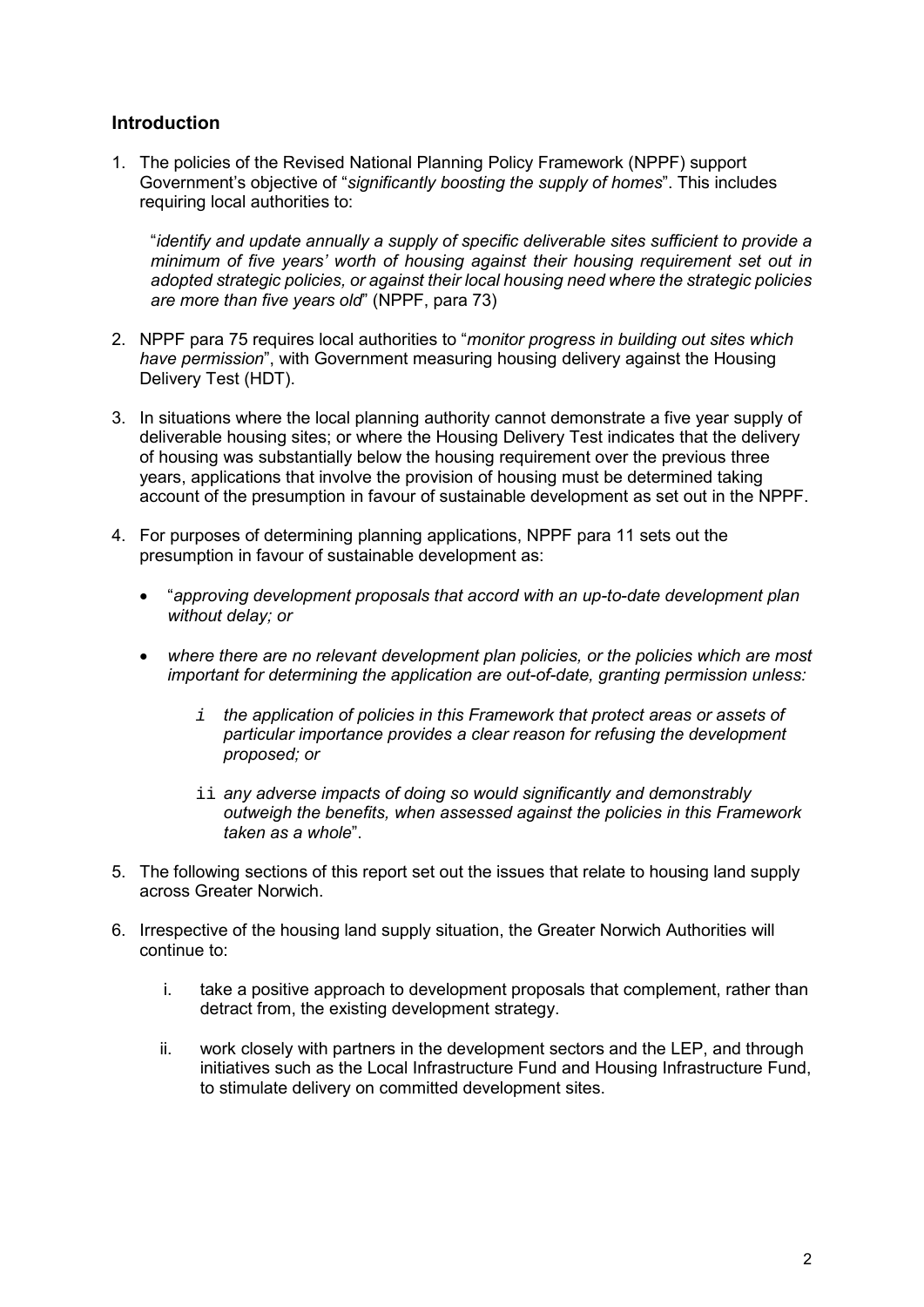## **The Starting Point for Calculating the 5 year land supply**

7. As set out in the Planning Practice Guidance:

"*Housing requirement figures identified in adopted strategic housing policies should be used for calculating the 5 year housing land supply figure where:*

- *the plan was adopted in the last 5 years, or*
- *the strategic housing policies have been reviewed within the last 5 years and found not to need updating.*

 *In other circumstances, the 5 year housing land supply will be measured against the area's local housing need calculated using the standard method*"[1](#page-4-0) .

This echoes paragraph 73 of the NPPF.

- 8. The Joint Core Strategy (JCS) for Broadland, Norwich and South Norfolk was adopted demonstrate that the housing requirement does not require updating. Indeed, publication of a [2](#page-4-1)017 SHMA<sup>2</sup> had already indicated the need to update the housing requirement. in March 2011, with amendments January 2014. The JCS became five years old on 10 January 2019. Although the Greater Norwich authorities have commenced work to replace the JCS, the current plan has not been reviewed in line with the PPG to Therefore the NPPF requires the starting point for the calculation of housing land supply in Greater Norwich to be local housing need (LHN) as calculated using the standard methodology.
- 9. As the base date of the 5 Year Housing Land Supply (5YR HLS) Statement is 1 April 2020 to 2030. The affordability ratios used for the purposes of calculating LHN 2020, the calculation of annual average household growth has been based on the period adjustment factor were the 2019 ratios published on  $19<sup>th</sup>$  March 2020, which are the most recent ratios available. A summary of this calculation is set out in table 1 below:

|                                                     | 10 Year Average<br><b>Household 2020-</b><br>2030 | 2019 Median<br>Affordability<br>Ratio | Adjustment<br><b>Factor</b> | <b>Annual LHN</b><br>2020 Based |
|-----------------------------------------------------|---------------------------------------------------|---------------------------------------|-----------------------------|---------------------------------|
| <b>BDC</b>                                          | 393.6                                             | 9.01                                  | 1.31                        | 517                             |
| <b>NRW</b>                                          | 504.9                                             | 6.97                                  | 1.19                        | 598                             |
| <b>SNC</b>                                          | 679.8                                             | 9.02                                  | 1.31                        | 893                             |
| <b>Total Local Housing Need for Greater Norwich</b> | 2,008                                             |                                       |                             |                                 |

*Table 1 Summary of LHN Calculation*

#### **Past Under-delivery of New Homes**

10. The Planning Practice Guidance explains that "*Step 2 of the standard method factors in past under-delivery as part of the affordability ratio*". As such "*there is no requirement to specifically address under-delivery separately when establishing the minimum annual local housing need figures*"[3](#page-4-2) .

- <span id="page-4-1"></span>2 Central Norfolk Strategic Housing Market Assessment, Opinion research Services, June 2017
- <span id="page-4-2"></span>3 Paragraph: 031 Reference ID: 68-031-20190722

<span id="page-4-0"></span><sup>1</sup> Paragraph 005 Reference ID:68-006-20190722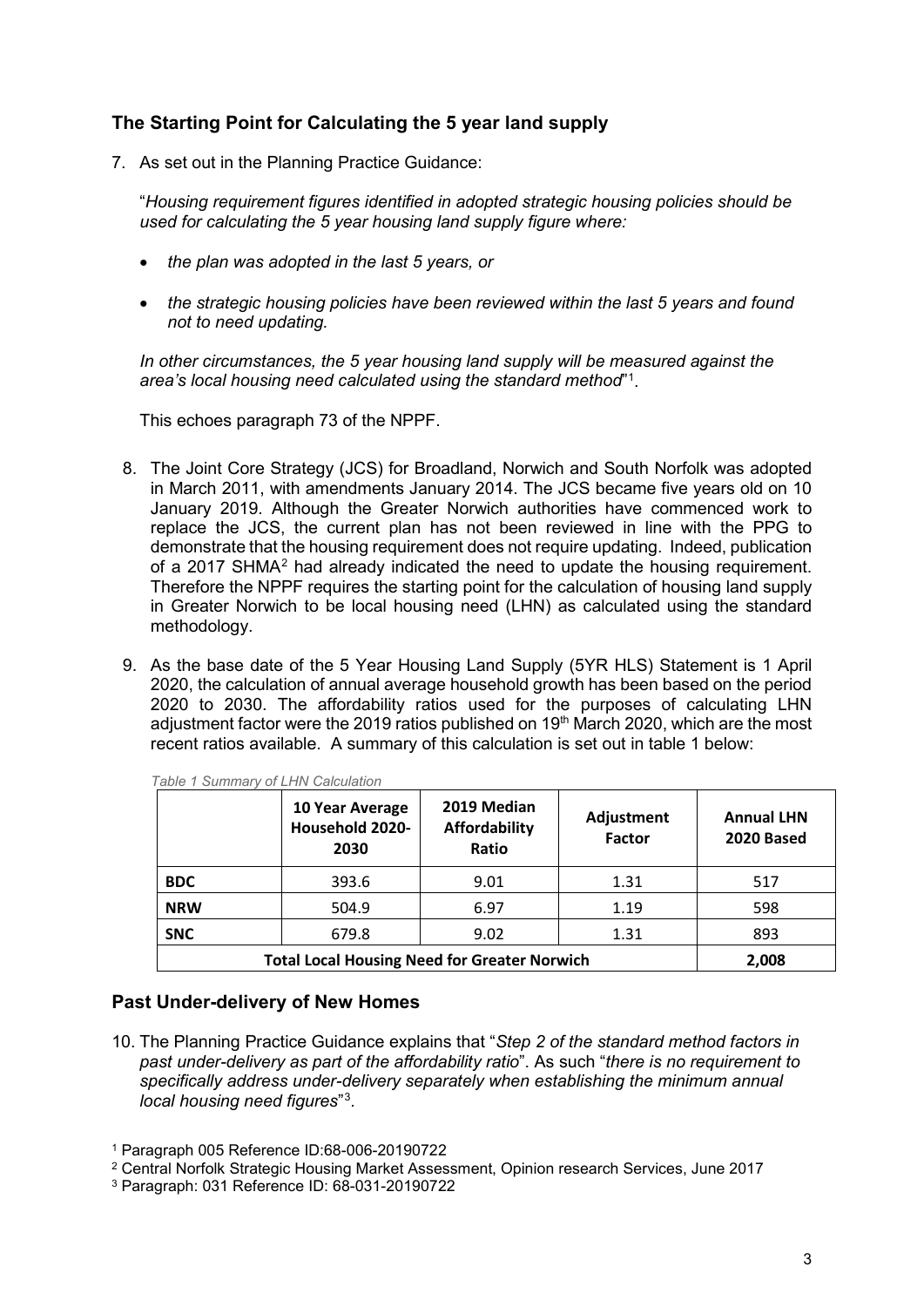- 11. It is therefore not necessary to add in any uplift to take account of historic under-delivery against the JCS housing requirement when calculating LHN.
- Land on East Side of Green Road, Woolpit (APP/W3520/W/18/319[4](#page-5-0)926)<sup>4</sup>. 12. This approach is consistent with the principles established in Zurich Assurance Ltd v Winchester City Council [2014] EWHC 758 (admin) and the specific reasoning set out in

## **Sources of Supply**

#### *Sites of 10 or more*

- *unless there is clear evidence that homes will not be delivered within five years*". Where 13. Under the Revised NPPF glossary definition of "*Deliverable*"[5](#page-5-1) , all development sites with detailed planning permission "*should be considered deliverable until permission expires,* a major development only has outline permission or has only been allocated in a local plan there should be "*clear evidence that housing completions will begin on site within five years*".
- and Secretary of State for Housing Communities and Local Government and Lourett 14. In consenting to judgement in the recent case between East Northamptonshire Council Developments Ltd (Claim No. CO/917/2020), the Secretary of State has now accepted that the definition of deliverable in the NPPF should not be considered to be a closed list (and that such an interpretation is an error of law). Specifically the Secretary of State confirmed in the Statement of Reasons attached to the Consent Order:

*"The proper interpretation of the definition is that any site which can be shown to be "available now, offer a suitable location for development now, and be achievable with a realistic prospect that housing will be delivered on the site within five years' will meet the definition; and that the examples given in categories (a) and (b) are not exhaustive of all the categories of site which are capable of meeting that definition."*

15. Therefore, it is now clear that the Councils' can now include any site in their housing land supply provided that it meets the overarching test of suitable, available and achievable.

#### *Sites with detailed permission*

- provided by developers these have then been reflected in the delivery forecast unless 16. Each of the three Greater Norwich Authorities has taken a similar approach to collecting delivery information for major development sites. Developers of major sites with full or reserve matters planning permission have been approached, where appropriate, in order to establish their programme of delivery. Where programmes of delivery have been there is clear evidence that the programme is unrealistic or it has been identified that the site will not be delivered.
- for bringing forward the site and their expectations for the sale of their housing product 17. This approach reflects developer's site specific knowledge of their sites, their intentions within the specific area in which their site is located.
- 18. Where programmes have not been provided then sites have been included based on reasonable assumptions of what could be expected on the site in question.

<span id="page-5-0"></span><sup>4</sup> Paragraph 64, page 12.

<span id="page-5-1"></span><sup>5</sup> National Planning Policy Framework, February 2019, Page 66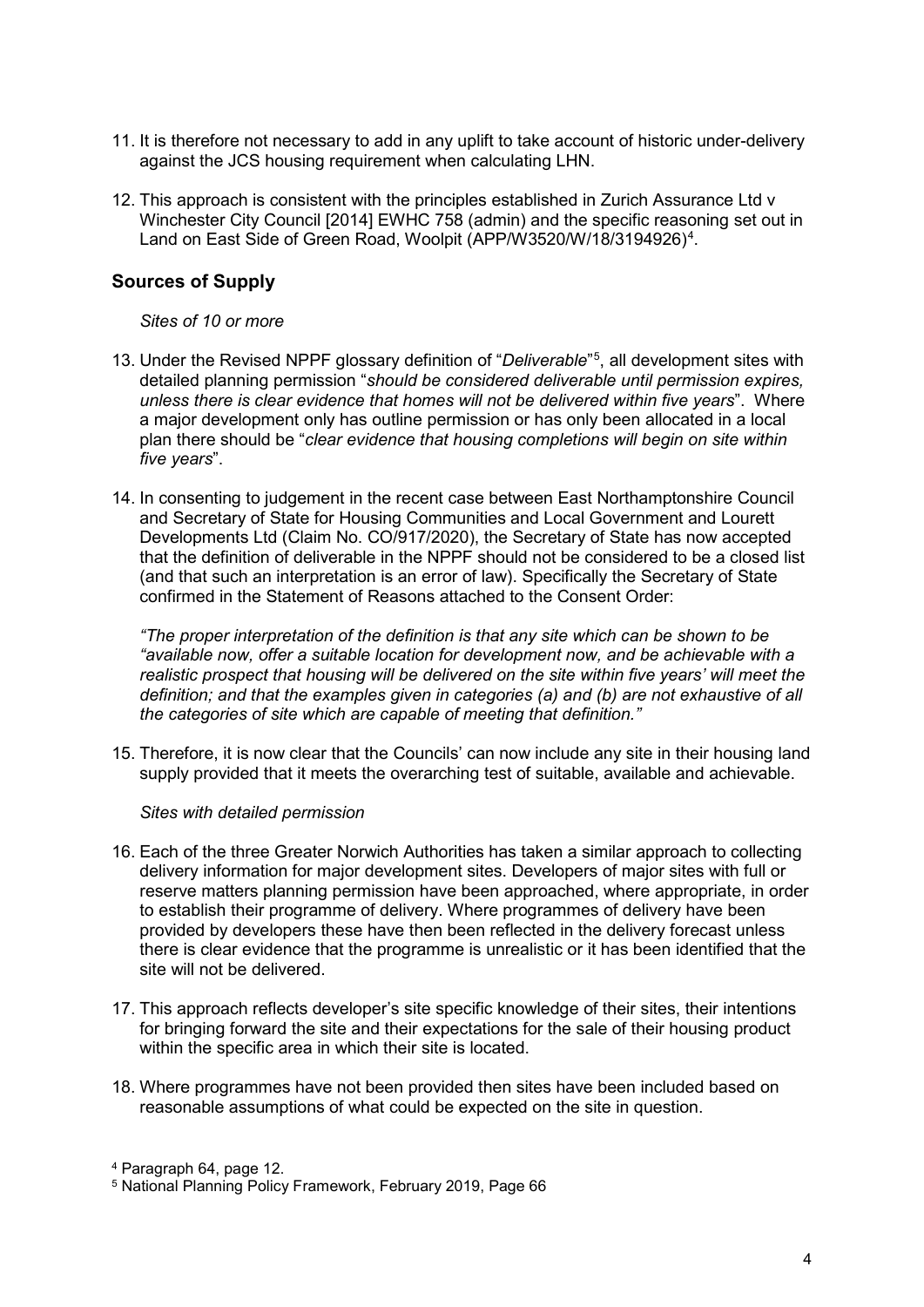#### *Sites with outline permission*

 intentions and anticipated start and build-out rates. Where, taking account of agreed Councils are satisfied there is clear evidence that housing completions will begin on site 19. For sites with only outline permission or subject to allocation, the authorities have reviewed sites and approached developers to understand their delivery programme and have sought to agree Joint Delivery Statements that confirm the developer's delivery Joint Delivery Statements and the Council's knowledge on the progress of sites, the within five years, the relevant delivery forecasts have been included in the housing land supply assessment. Appendix C1 of this statement includes the agreed Joint Delivery Statements and related officer comments and clarifications.

#### *Sites of 9 or fewer*

- *unless there is clear evidence that homes will not be delivered within five years*". 20. Under the Revised NPPF glossary definition of "*Deliverable*" 5 all sites which do not involve major development "*should be considered deliverable until permission expires,*
- 21. The Greater Norwich authorities have assumed that all sites of 9 or fewer will be delivered over the 5-year period at an average annualised rate. However, this is subject to a lapse/non-implementation rate discount of 27%, in accordance with the finding set out in appendix D2.

#### *Student Accommodation*

22. The Planning Practice Guidance states that:

 "*All student accommodation, whether it consists of communal halls of residence or self- contained dwellings, and whether or not it is on campus, can in principle count towards contributing to an authority's housing land supply based on:* 

- **•** the amount of accommodation that new student housing releases in the wider  *housing market (by allowing existing properties to return to general residential use); and/or*
- *than being converted for use as student accommodation*". • *the extent to which it allows general market housing to remain in such use, rather*

#### and that

 *double-counting. The exception to this approach is studio flats designed for students, flat is a one-room apartment with kitchen facilities and a separate bathroom that fully functions as an independent dwelling*."[6](#page-6-0)  "*Authorities will need to base their calculations on the average number of students living in student only accommodation, using the published census data, taking steps to avoid graduates or young professionals, which can be counted on a one for one basis. A studio* 

 On this basis the Greater Norwich Authorities have included deliverable developments of home to each 2.85 student bedrooms. In accordance with national guidance as set out above, this ratio has been calculated on the basis of the average number of students release into the wider housing market. This differs from the national ratio of 1 home to communal student accommodation in their housing forecast on the basis of a ratio of 1 living in student only households in Norwich and represents the amount of accommodation that new student housing in Norwich can reasonably be expected to

<span id="page-6-0"></span>6 Paragraph: 034 Reference ID: 68-034-20190722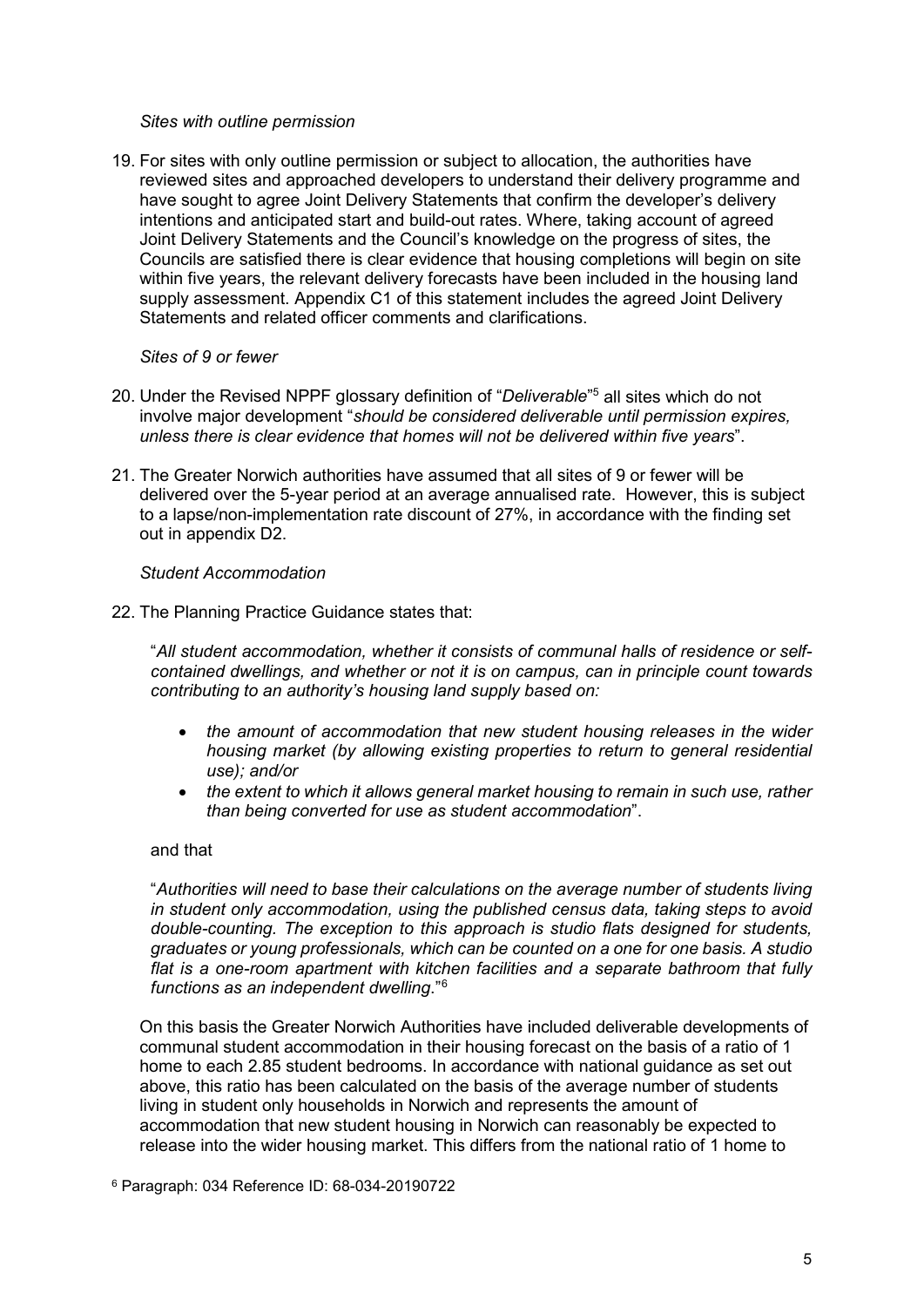Appendix C1 sets out how dwelling equivalents have calculated for each site. 2.5 student bedrooms that is used for the purposes of the Housing Delivery Test. Studio flats which are consistent with the description in the Planning Practice Guidance have been included on a one for one basis. The officer comments and clarifications in

 *Older Peoples Housing and Residential Institutions* 

23. The Planning Practice Guidance states that:

"*Local planning authorities will need to count housing provided for older people, including residential institutions in Use Class C2, as part of their housing land supply. This contribution is based on the amount of accommodation released in the housing market[7](#page-7-0) ".* 

- 24. The guidance on Housing for Older and Disabled People states that "*For residential institutions, to establish the amount of accommodation released in the housing market, authorities should base calculations on the average number of adults living in households, using the published [census data](https://www.ons.gov.uk/peoplepopulationandcommunity/housing/adhocs/008208ct07742011censusageofhouseholdreferencepersonhrpbynumberofadultsinhouseholdnationaltolocalauthoritylevel)[8](#page-7-1)* ".
- 25. On this basis the Greater Norwich Authorities have included deliverable developments of older peoples housing and residential institutions, such as residential care homes, in their housing forecast. For residential institutions this has been on the basis of a ratio of 1 home to each 8 units. This ratio has been calculated in accordance with national guidance and is based on the basis of the average number of adults living in households across the Greater Norwich area. This ratio is also consistent with the national average that forms the basis of the housing delivery test. Appendix C1 sets out how dwelling equivalents have been calculated for each site.

#### *Windfall*

26. The National Planning Practice Guidance states that:

"*A windfall allowance may be justified in the 5-year supply if a local planning authority has compelling evidence as set out in [paragraph 70](https://www.gov.uk/guidance/national-planning-policy-framework/5-delivering-a-sufficient-supply-of-homes#para70) of the National Planning Policy Framework*"[9](#page-7-2) .

27. Paragraph 70 of the NPPF states that:

*"Any allowance should be realistic having regard to the strategic housing land availability assessment, historic windfall delivery rates and expected future trends."*

*Strategic housing land availability register*

- (HELAA). The Councils' consider that the sites within the HELAA are however of limited evidential value to the assessment of windfall rates. This is because: 28. The Councils' have completed a housing and economic land availability assessment
	- The HELAA assessment only considers land promoted for consideration in the Greater Norwich Local Plan or previously allocated. Therefore it is likely to exclude land that is already in development boundaries where the principle of development is already established.

<span id="page-7-0"></span><sup>7</sup> Paragraph 035 Reference ID: 68-035-20190722

<span id="page-7-1"></span><sup>8</sup> Paragraph: 016a Reference ID: 63-016a-20190626

<span id="page-7-2"></span><sup>9</sup> Paragraph: 24 Reference ID: 3-24-20140306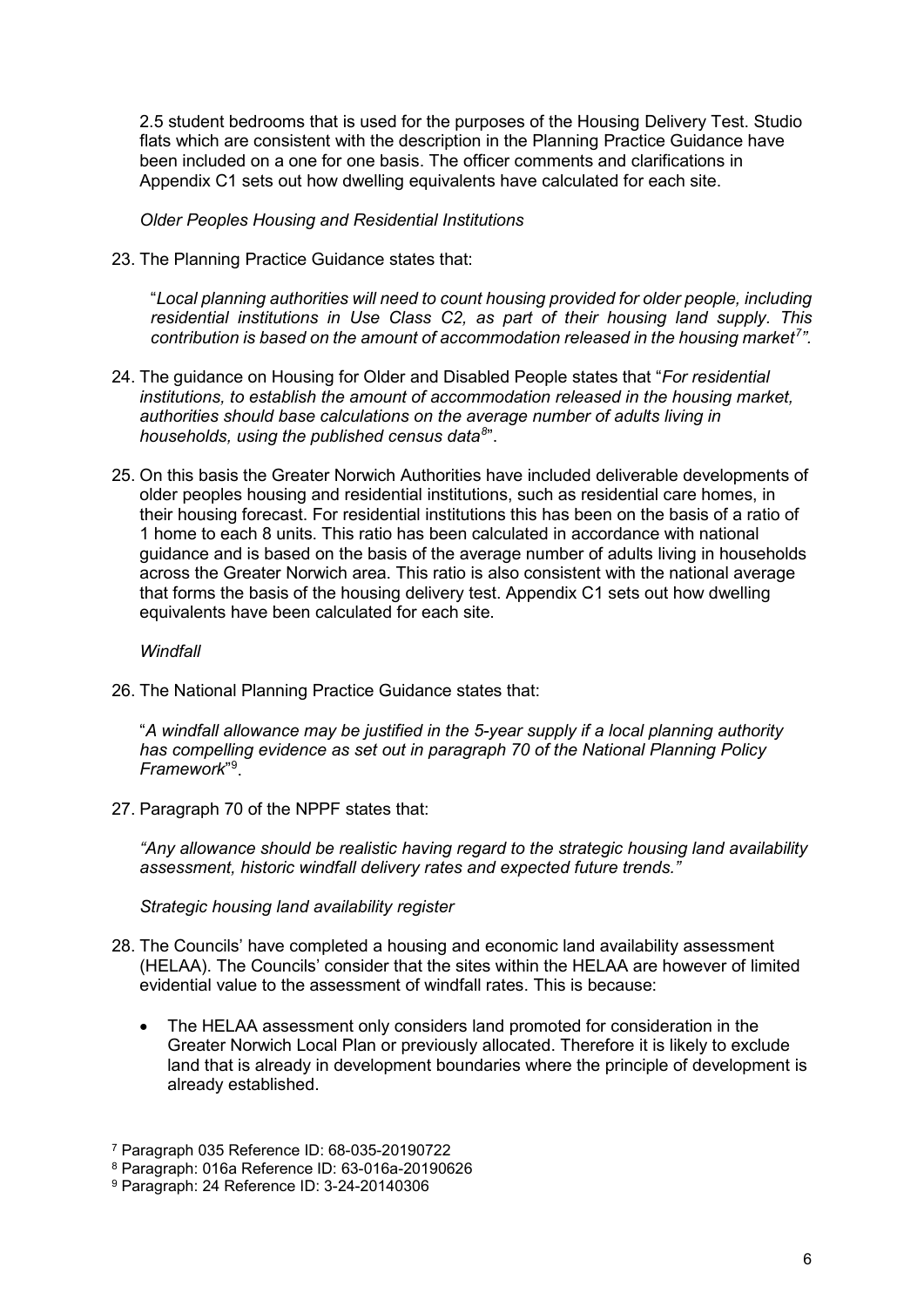- The land considered in the HELAA across Broadland and South Norfolk typically only relates to greenfield extensions to existing settlements either in the form of allocations or sizable settlement limit extensions. By definition these would not be appropriate sources of windfall as they would typically be contrary to policy.
- The HELAA only considered land of 0.25ha or larger and therefore will not take account of smaller development opportunities.
- 29. For these reasons the Councils' starting point for its assessment of future windfall is based on an assessment of historic rates of windfall development.

#### *Assessment of historic rates of windfall development*

- 30. Greater Norwich authorities have undertaken an assessment of past Windfall completions on sites of 9 or fewer in Broadland and South Norfolk and across all sites in Norwich. This assessment covers a ten year period between 2008/09 to 2017/18. A summary of this assessment is included in Appendix D1.
- and takes into account the period in the immediate aftermath of the 2008 global financial cycle and is not skewed by the exclusion of years of depressed housing market activity 31. This assessment of historic rates of windfall therefore covers an extensive period of time crisis. This is considered to be a representative period across a large part of a market or only considering period that include more recent policy interventions such as increased permitted development rights for the conversion of barns or offices.

#### *Future Trends*

32. The Councils have taken the following view in respect of expected future trends:

- larger greenfield sites that would only be likely to occur in the absence of a 5 • Across Broadland and South Norfolk only windfall sites of 9 or fewer have been included as part of the historic windfall analysis. This avoids the inclusion of year housing land supply.
- • Garden plots less significant in Norwich but these have proven a consistent source of supply in Broadland and South Norfolk. Whilst the 2019 NPPF in the 2012 NPPF. The fact that residential sites have consistently gained land sites continue to come forwards. There are a large number of residential indicates that plans should set out policies seeking to restrict inappropriate development of residential gardens, national policy no longer sets out that assessments of windfall "*should not include residential gardens*" as was the case permission and been built out is prima facie evidence that appropriate garden gardens across the Greater Norwich area and therefore these are considered to be a reliable source of supply.
- Barn Conversions and other agricultural buildings Not relevant in Norwich but have been a consistent source of supply across Broadland and South Norfolk throughout assessment period. Given the rural nature of the district, changes in modern agriculture and the changes to permitted development rights under class Q introduced in 2014, with further amendments in 2018, these are considered to provide a consistent source of supply.
- been a greater source of supply in Norwich than Broadland or South Norfolk but • Conversion of shops, offices and schools – As would be expected these have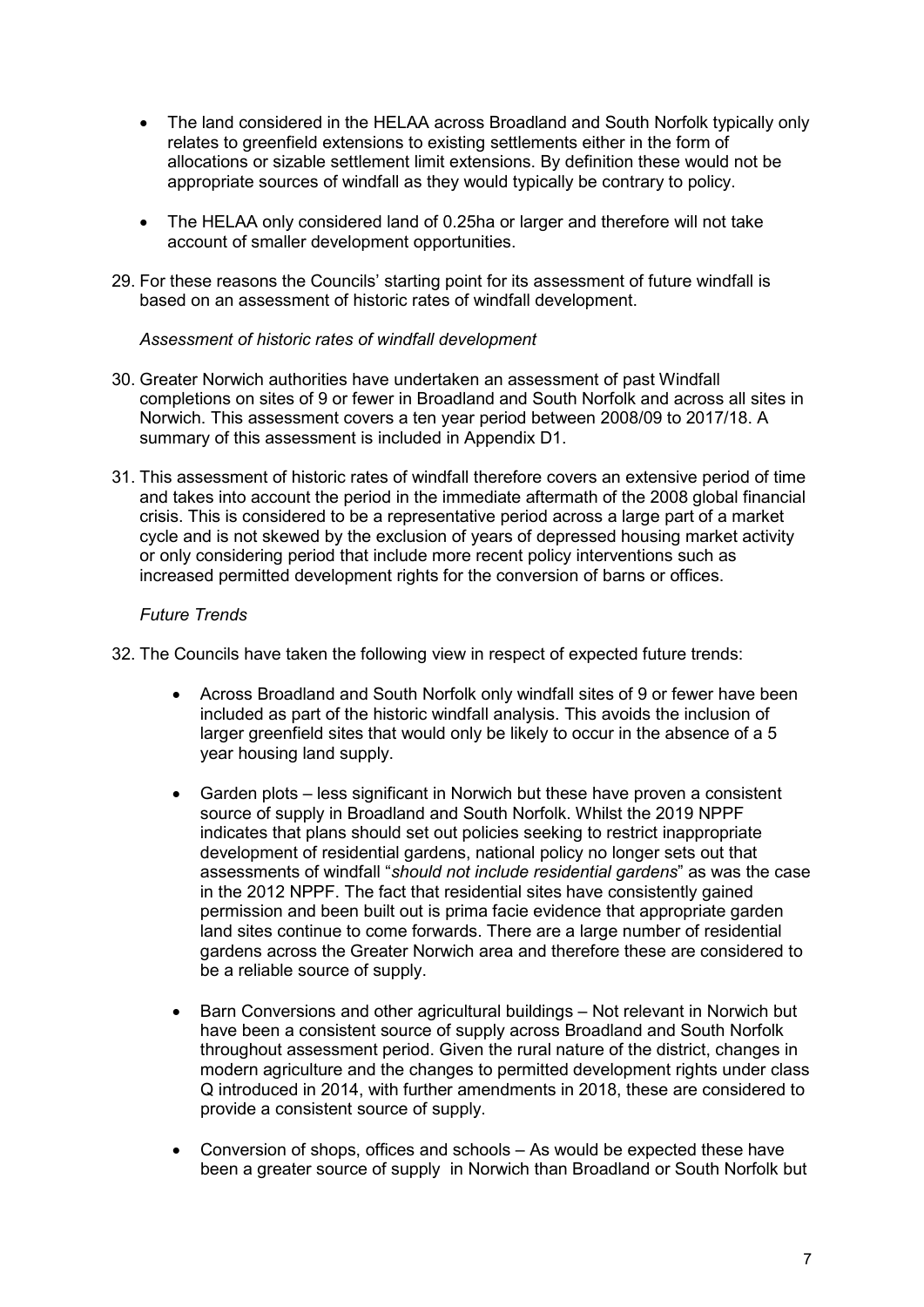Nonetheless, changes such as current permitted development rights under class (Amendment) (England) Regulations 2020 show a clear trend of increasing flexibility. This coupled with the fact that this was a reliable source of supply completions. nonetheless have proven to be consistent sources of supply over the assessment period, albeit subject to some significant year on year variations. O for Office to Residential Conversions and new temporary and permanent permitted rights under the Town and Country Planning (Use Classes) ahead of the changes to the permitted development rights in ahead of May 2013, indicates that this is likely source of supply that will continue to generate windfall

- • Brownfield redevelopment the redevelopment of brownfield land has been a continuing into the future is also made more likely by changes such as the new consistent source of supply over the assessment period. As would reasonably be expected, completions from brownfield redevelopment have been highest in Norwich but have also contributed in Broadland and South Norfolk. It need to be noted that the early years of South Norfolk data included cert of lawfulness, occupancy restriction removal and sub-divisions within this source of supply. Therefore some caution should be taken in respect of the overall average. Nonetheless, the development of brownfield land has consistently contributed to the supply of housing: brownfield land will often be located in places inherently suitable for residential uses, with national policy (para 121 NPPF) setting an expectation that local planning authorities should "*take a positive approach to applications for alternative uses of land which is currently developed but not allocated for a specific purposes in plans*". The likelihood of this source of supply permitted development right under Class ZA, which allows for the "*Demolition of buildings and construction of new dwellings houses in their place*".
- is similar in character to affordable housing exceptions and which can reasonably be considered to help ensure contributions from this supply in the • Affordable Housing Exception Sites – this is not a source of supply relevant in Norwich. It is a source that has delivered units in most years across Broadland and South Norfolk. Exceptions sites tend to be located on edge of settlement greenfield sites, there remain significant areas of land which have this characteristic and that could reasonably be expected to be suitable for these purposes. The principle of exception site policies remain established within national and local plan policies. In addition, national policy (para 71) specifically supports entry-level exceptions sites. This is a new type of exception but which future. Therefore this is considered a reliable source of supply, although given the variability in delivery and drop off in supply in recent years some caution should be taken in applying the annual average.
- inherently limited in number, there remains no shortage of greenfield land terms. There can also reasonably be expected to remain examples where material consideration justify departures from the development plan, although • Other greenfield sites – Whilst sources such as school playing field will be across Broadland and South Norfolk, some of which will lie within defined settlement boundaries, and para.55 dwellings remains acceptable in policy inherently these will be limited in number. Therefore, this source is expected to remain a reliable source of supply, although it would be sensible to take a prudent approach in respect of the annual average.
- Cert of lawfulness, removal of occupancy restrictions, sub-division of dwellings These have remained a consistent source of supply across the assessment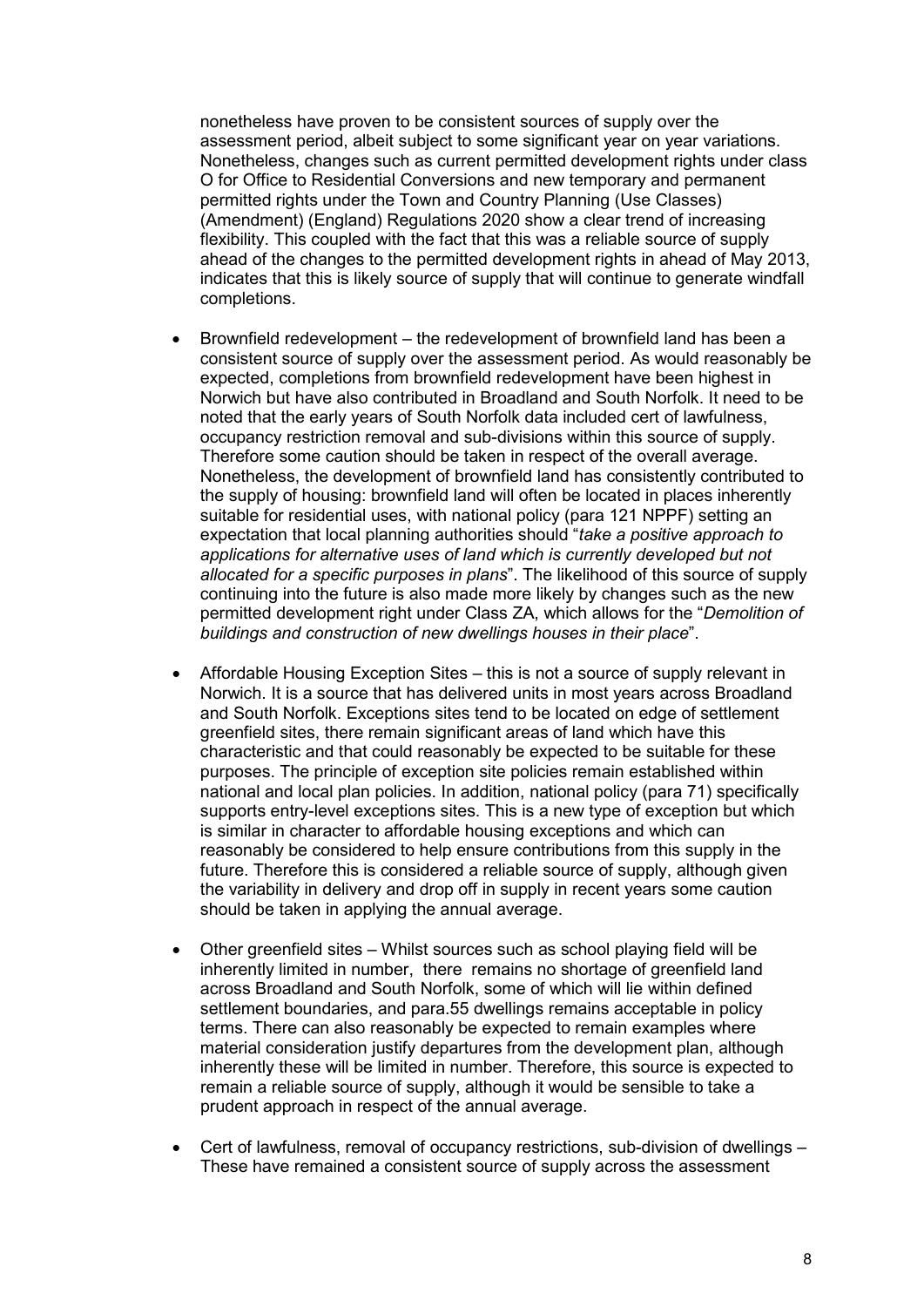period. Given that there are large rural areas across Broadland and South Norfolk, it is reasonable to conclude that there will remain a number of agriculturally restricted or holiday accommodation restricted dwellings across the area. It can also reasonable be expected that there will be a number of larger properties with the potential for sub-division. Therefore this is considered a reliable source of supply.

#### *Precautionary Approach*

- 33. For the reasons set out above the sources of windfall supply are considered to be reliable moving forwards. It is however sensible to take a prudent approach to sources of supply, particularly taking account where future supply is less certain. To account for this, the Councils will apply a precautionary 33% blanket discount across all sources of supply. This should ensure that there is no over-estimation of supply and accounts for changing and unforeseen circumstances. The 33% is above the cautious 27% nonimplementation/lapse rate discount that has been calculated from historic trends on sites of 9 or fewer dwellings and that has been applied to small sites with planning permission that form part of the supply.
- 34. In addition to the precautionary blanket discount, the Council has also applied windfall on a stepped basis in accordance with the table below:

| --<br>∕ ear | ear<br>╺ | --<br>ear<br>. پ | --<br>r ear<br>$\sqrt{2}$ | $ -$<br>`agr<br><b>T</b> cal<br>ັ |
|-------------|----------|------------------|---------------------------|-----------------------------------|
| 0%          | 33%      | 66%              | 00%                       | 00%                               |

- 35. This stepped approach is consistent with that agreed by Norwich City Council during the Independent Examination of their Site Allocations DPD, and is designed to ensure that there is no double counting of delivery from individual windfall sites that already form part of the supply.
- and will be of a form that can be implemented relatively quickly permissions granted restrictions, simple conversions of building or small or individual residential 36. The inclusion of 33% of the windfall allowance from year 2 onwards reflects the fact that a number of windfall permissions granted shortly after the base date of the assessment shortly after the base date of the will have nearly 2 years to come forwards to be completed by the end of year 2. Such permission might include removal of occupancy developments that have little upfront infrastructure requirements.

*Impact of Covid-19 on Housing Delivery*

- 37. For sites of 10 or more homes the vast majority of forecasts are based upon the stated intentions of developers. These statements have been provided between August and November 2020 and therefore have been provided in full knowledge of the expected impacts on delivery of Covid-19.
- 38. For sites of 9 or fewer dwellings, the delivery of sites has been subject to a 27% lapse and non-implementation rate. This rate is both set at the highest end of the range and is based on a study of lapse and non-implementation over a period that overlapped the global financial crisis in 2008 in the case of Norwich, or in its aftermath and whilst its effects on the housing market were still being felt across Broadland and South Norfolk. Therefore, it is considered that the Councils have already taken a cautious approach that doesn't need further adjustment to take account of the impact of Covid-19 on the delivery of small sites.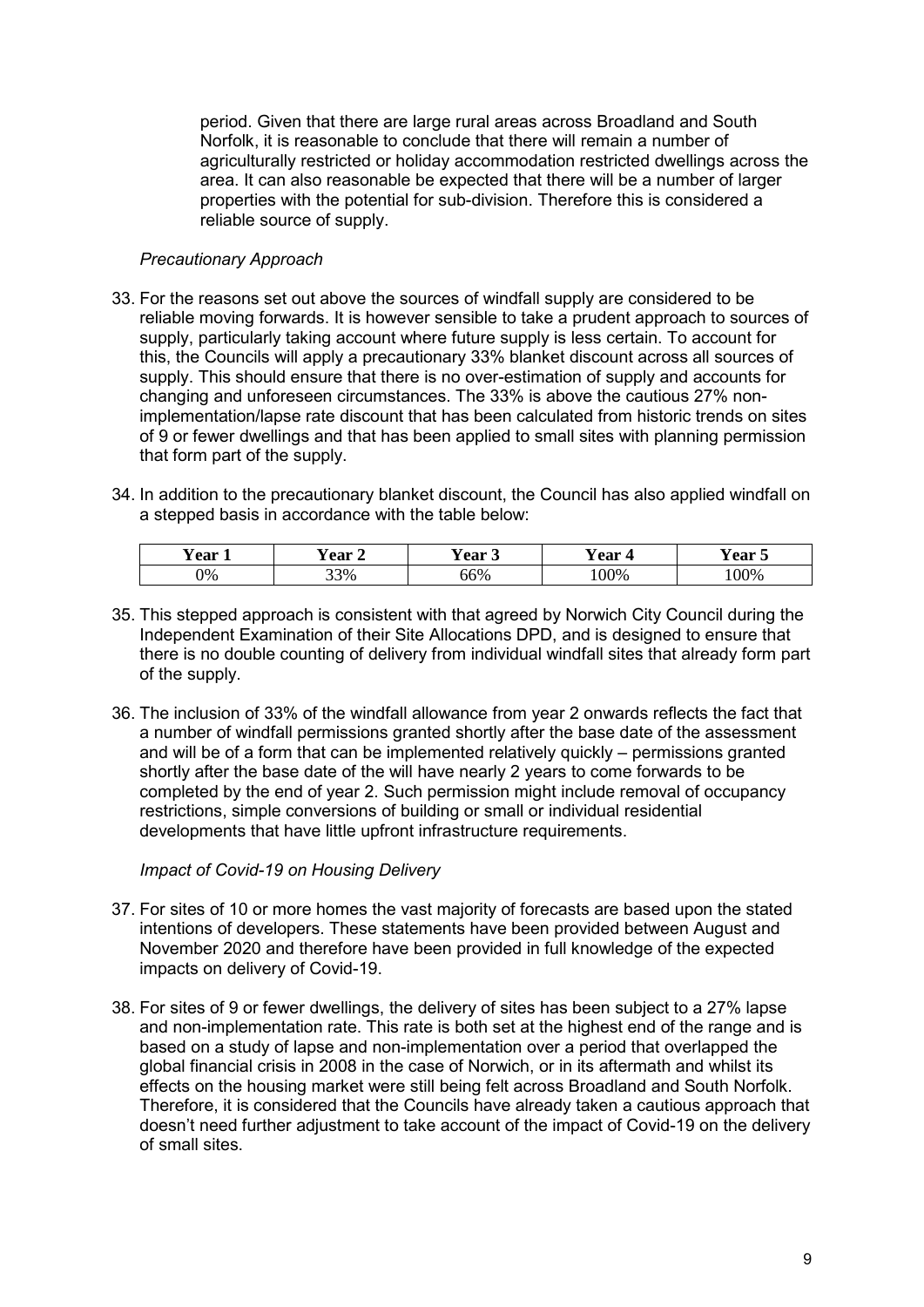- 39. In respect of Windfall, the assessment of historic includes the period in the immediate supply. The supply from windfall is also applied on a stepped basis allowing time for any aftermath of the 2008 global financial crisis at a time when the housing market was significant impacted by the economic climate. The overall total is it discounted by a blanket 33% discount across all sources to minimise any potential for over-estimating impact of Covid-19 on the supply of windfall to abate.
- 40. On the basis of the above, it is not considered that any further adjustment to the Council's supply forecast is needed to take account of the impact of Covid-19.

#### **Methodology for Calculating Housing Land Supply**

*Monitoring of areas which have or are involved in the production of joint plans* 

41. The Planning Practice Guidance States that:

 *making process and will need to be set out in the strategic policies.*"[10](#page-11-0) "*Areas which have or are involved in the production of joint plans have the option to monitor their 5 year land supply and have the Housing Delivery Test applied over the whole of the joint planning area or on a single authority basis. The approach to using individual or combined housing requirement figures will be established through the plan-*

- 42. Broadland, Norwich and South Norfolk have an adopted joint plan in the form of the JCS. This plan seeks to jointly plan for and meet the development requirements of Greater Norwich. On the basis that there is a joint plan in place; that the three authorities are working together on a new joint plan to replace the JCS; and, that the Housing Delivery Test is measured jointly across the Greater Norwich Area, it stands to reason that the calculation of housing land supply should also be applied on this basis.
- applications, application of LHN, the HDT and the conclusion of the 2017 SHMA that the 43. Whilst the JCS also includes a requirement to make a significant proportion of new allocations within the Norwich Policy Area, and both the NPA and the JCS settlement hierarchy continue to be important considerations in the determination of planning NPA is not a housing market area, mean that subdivision of the Greater Norwich Area for housing land supply purposes is no longer appropriate.

*Calculating Local Housing Need where plans cover more than one area*

44. The Planning Practice Guidance States that:

 "*Local housing need assessments may cover more than one area, in particular where strategic policies are being produced jointly … In such cases the housing need for the defined area should at least be the sum of the local housing need for each local planning authority within the area."[11](#page-11-1)*

 adding together the individual LHN for Broadland, Norwich and South Norfolk. 45. In accordance with this guidance, the Greater Norwich LHN has been calculated by

<sup>10</sup> Planning Practice Guidance, Paragraph 028 Reference ID: 68-028-20190722

<span id="page-11-1"></span><span id="page-11-0"></span><sup>11</sup> Planning Practice Guidance, Paragraph: 013 Reference ID:2a-013-20201216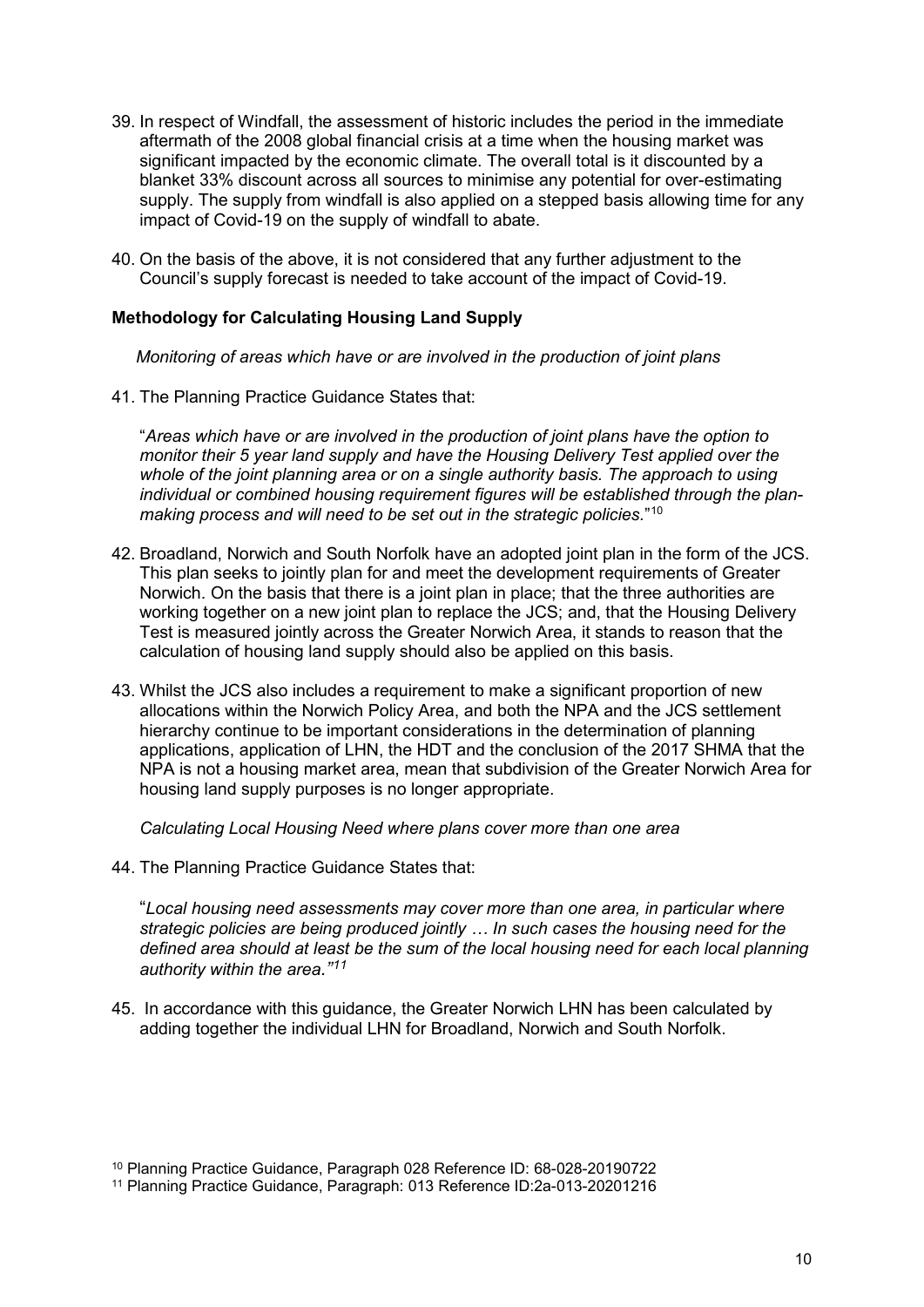*Housing Land Supply Buffer* 

46. The revised NPPF states that:

"*The supply of specific deliverable sites should in addition include a buffer (moved forward from later in the plan period) of:*

- *5% to ensure choice and competition in the market for land; or*
- *10% where the local planning authority wishes to demonstrate a five year supply of deliverable sites through an annual position statement or recently adopted plan, to account for any fluctuations in the market during that year;*

*or*

- *20% where there has been significant under delivery of housing over the previous three years, to improve the prospect of achieving the planned supply*"[12.](#page-12-0)
- and South Norfolk are measured jointly for the purposes of the HDT. The results of the HDT show that Greater Norwich has delivered 133% of the number of homes required 47. Significant under delivery is measured against the Housing Delivery Test (HDT). The most recent results of the HDT were published on 20 January 2021. Broadland, Norwich between 2017/18 and 2019/20.
- 48. On the basis of the results of the HDT and the fact the Broadland, Norwich and South Norfolk are not seeking to establish a 5 year supply through an annual position statement, a 5% buffer needs to be added to the supply of deliverable sites in the Housing Land Supply calculation.

#### **Housing Land Supply in Greater Norwich**

<span id="page-12-0"></span> Methodology for the calculation of Local Housing Need and takes account of the 49. Table 1 sets out the calculation of Housing Land Supply against the Standard additional buffer required in accordance with the outcomes of the HDT.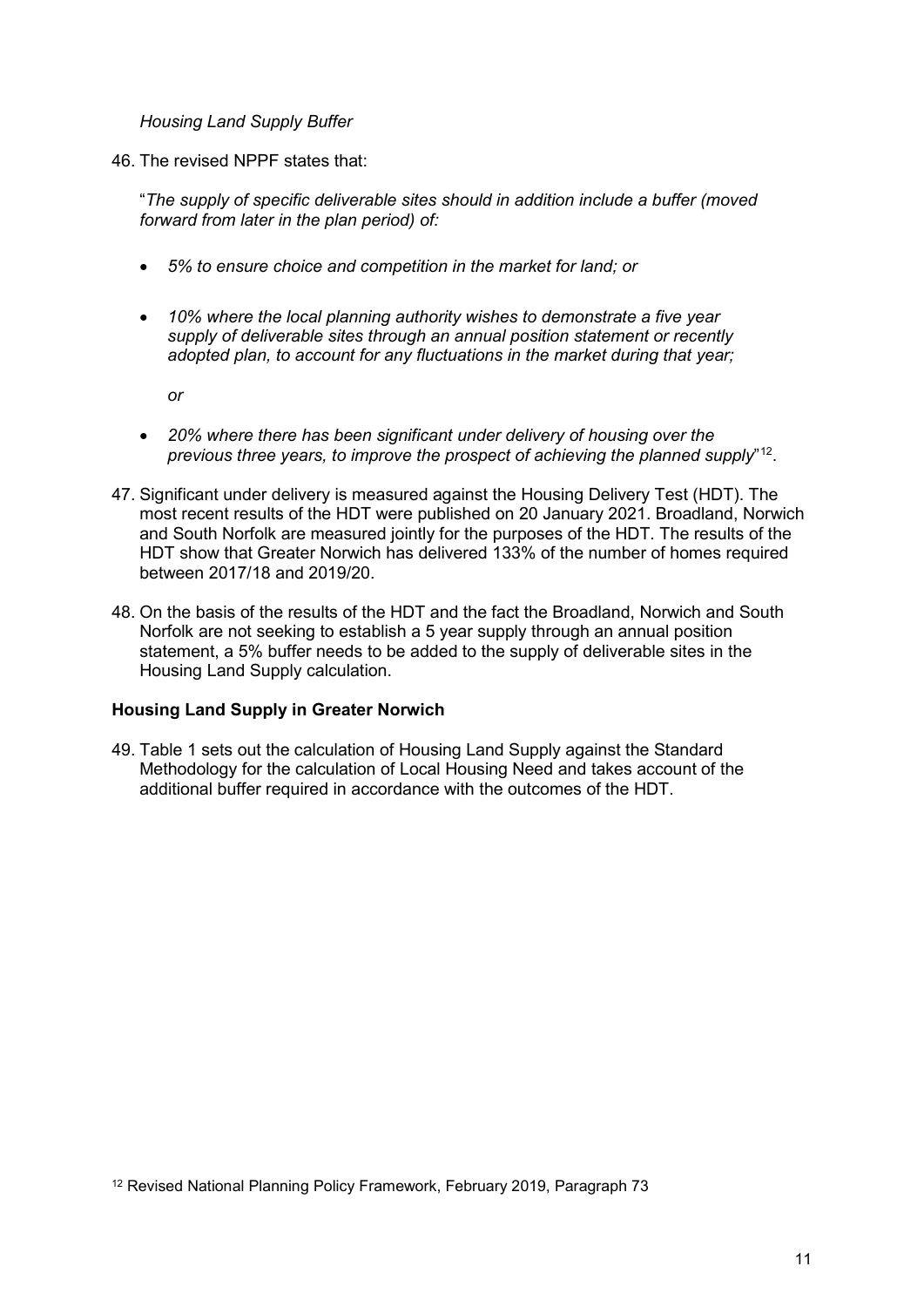|  |  |  | Table 1 Greater Norwich 5YR HLS, 1 April 2020 |  |  |  |  |  |
|--|--|--|-----------------------------------------------|--|--|--|--|--|
|--|--|--|-----------------------------------------------|--|--|--|--|--|

| <b>Greater Norwich 5 Year Housing Land Supply Assessment</b> |                   | 1 <sup>st</sup> April<br>2020 |
|--------------------------------------------------------------|-------------------|-------------------------------|
| <b>LHN Annual Requirement</b>                                | 2,008             |                               |
| Requirement 1 April 2020 to 31 March 2025                    | 10,040            |                               |
| <b>Adjustment for Shortfall/Surplus</b>                      |                   | n/a                           |
| Plus NPPF HDT Buffer at 5%                                   | 10,040 x 0.05     | 502                           |
| Total 5 year requirement 2018/19 to 2022/23                  | $10,040 + 502$    | 10,542                        |
| <b>Revised Annual Requirement</b>                            | 10,542/5<br>Years | 2,108                         |
| <b>Supply of Housing</b>                                     |                   | 12,998                        |
| <b>Shortfall/Surplus of Supply</b>                           | $12,998 - 10,542$ | 2,455                         |
| <b>Supply in Years</b>                                       | 12,998 / 2,108    | 6.16                          |

#### **Monitoring the Joint Core Strategy (JCS) Housing Requirement**

- 50. For the reasons set out above, the housing requirement set out in the Joint Core Strategy (JCS) no longer forms part of the calculation of 5YR HLS in Greater Norwich.
- 51. Part 8, Section 34 (3) of The Town and Country Planning (Local Planning) (England) Regulations 2012 does however require that:

 *"(3) Where a policy specified in a local plan specifies an annual number, or a number concerned relating to any other period of net additional dwellings or net additional affordable dwellings in any part of the local planning authority's area, the local planning authority's monitoring report must specify the relevant number for the part of the local planning authority's area* 

- *(a) in the period in respect of which the report is made, and*
- *(b) since the policy was first published, adopted or approved."*
- requirement the Annual Monitoring Report will continue to monitor delivery against the 52. To ensure that Broadland, Norwich and South Norfolk continue to comply with this JCS housing requirement within the monitoring year and since the base date of the JCS.

#### **Conclusion**

 53. On the basis of the above it is clear that the Greater Norwich Authorities are able to demonstrate a 5 year housing land supply.

#### **22 January 2021**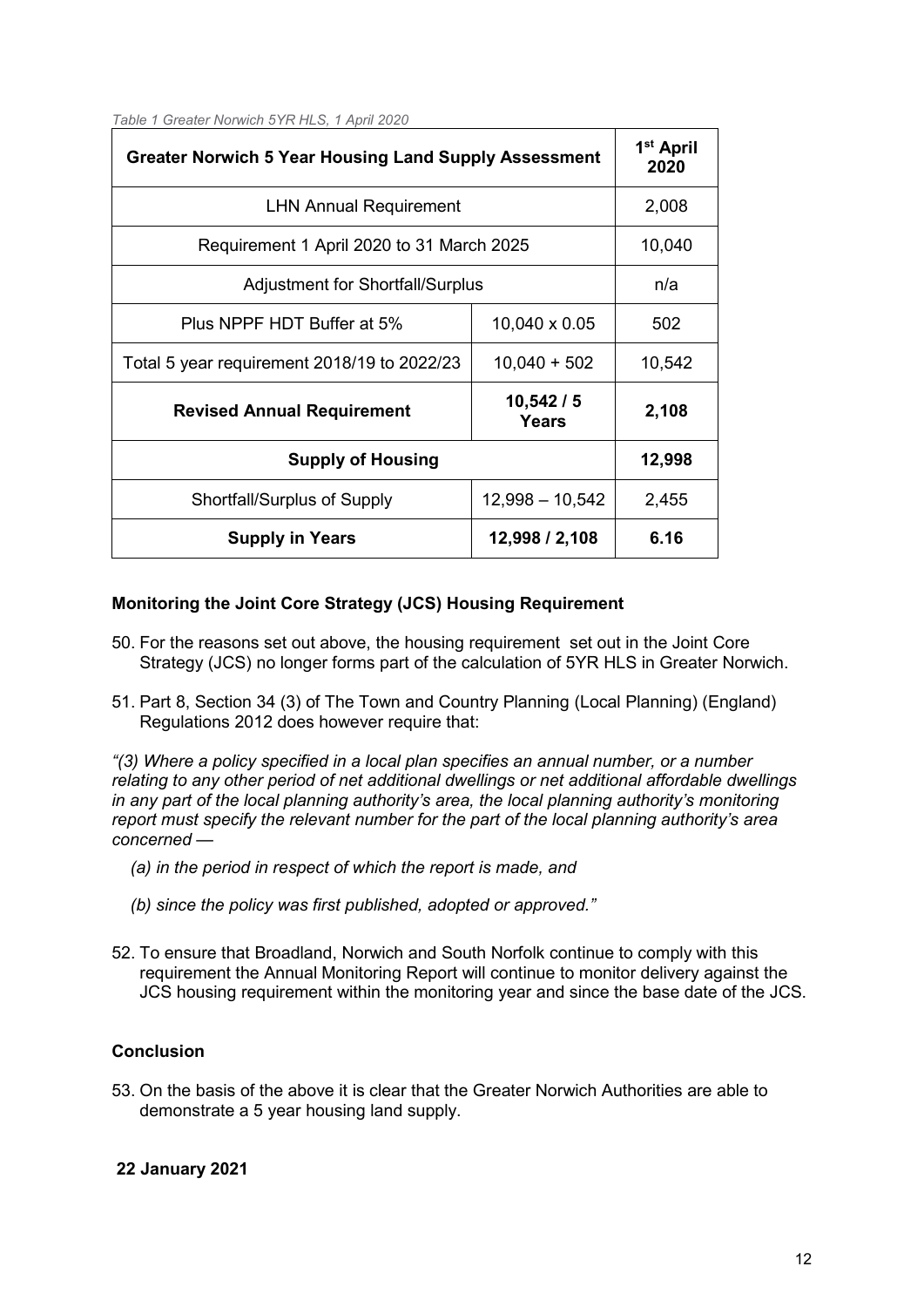|  |  | Appendix A1 - Broadland Area 5 Year Land Supply Assessment |  |
|--|--|------------------------------------------------------------|--|
|--|--|------------------------------------------------------------|--|

| <b>Broadland 5 Year Housing Land Supply Assessment</b> |                                         | 1 <sup>st</sup> April<br>2020 |  |  |  |
|--------------------------------------------------------|-----------------------------------------|-------------------------------|--|--|--|
| <b>LHN Annual Requirement</b>                          | 517                                     |                               |  |  |  |
| Requirement 1 April 2018 to 31 March 2023              | 2,584                                   |                               |  |  |  |
|                                                        | <b>Adjustment for Shortfall/Surplus</b> |                               |  |  |  |
| Plus NPPF HDT Buffer at 5%                             | 2,584 x 0.05                            | 129                           |  |  |  |
| Total 5 year requirement 2018/19 to 2022/23            | $2,584 + 129$                           | 2,713                         |  |  |  |
| <b>Revised Annual Requirement</b>                      | 2,713 / 5 Years                         | 543                           |  |  |  |
| <b>Supply of Housing</b>                               |                                         | 4,983                         |  |  |  |
| Shortfall/Surplus of Supply                            | $4,983 - 2,713$                         | 2,270                         |  |  |  |
| <b>Supply in Years</b>                                 | 4,983 / 543                             | 9.18                          |  |  |  |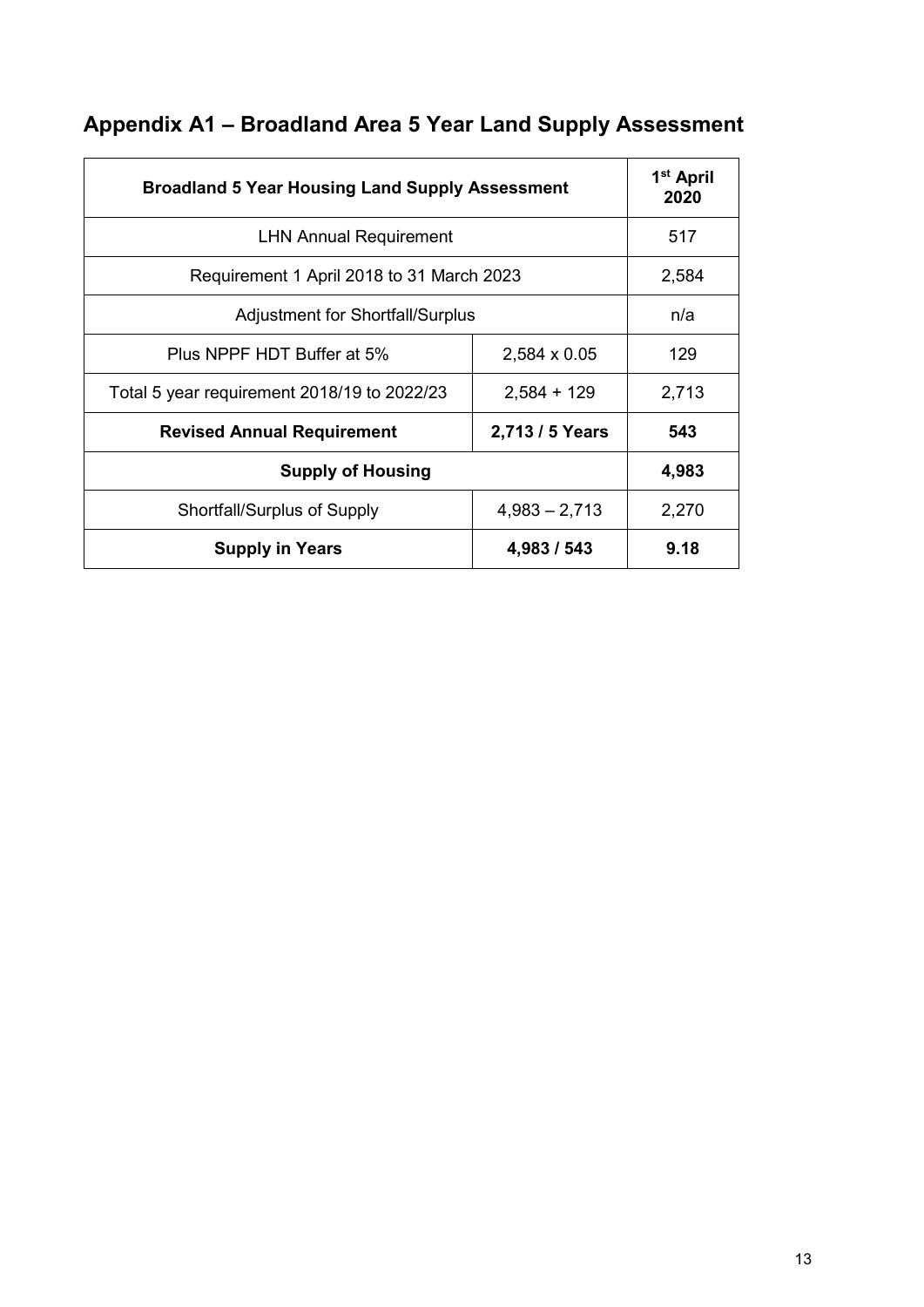| <b>Norwich 5 Year Housing Land Supply Assessment</b> |                 | 1 <sup>st</sup> April<br>2020 |  |  |  |  |
|------------------------------------------------------|-----------------|-------------------------------|--|--|--|--|
| <b>LHN Annual Requirement</b>                        | 598             |                               |  |  |  |  |
| Requirement 1 April 2018 to 31 March 2023            | 2,990           |                               |  |  |  |  |
| <b>Adjustment for Shortfall/Surplus</b>              |                 |                               |  |  |  |  |
| Plus NPPF HDT Buffer at 5%                           | 2,990 x 0.05    | 150                           |  |  |  |  |
| Total 5 year requirement 2018/19 to 2022/23          | $2,990 + 150$   | 3,140                         |  |  |  |  |
| <b>Revised Annual Requirement</b>                    | 3,140 / 5 Years | 628                           |  |  |  |  |
| <b>Supply of Housing</b>                             |                 |                               |  |  |  |  |
| Shortfall/Surplus of Supply                          | $2,733 - 3,140$ | -407                          |  |  |  |  |
| <b>Supply in Years</b>                               | 2,733 / 628     | 4.35                          |  |  |  |  |

# **Appendix A2 – Norwich Area 5 Year Land Supply Assessment**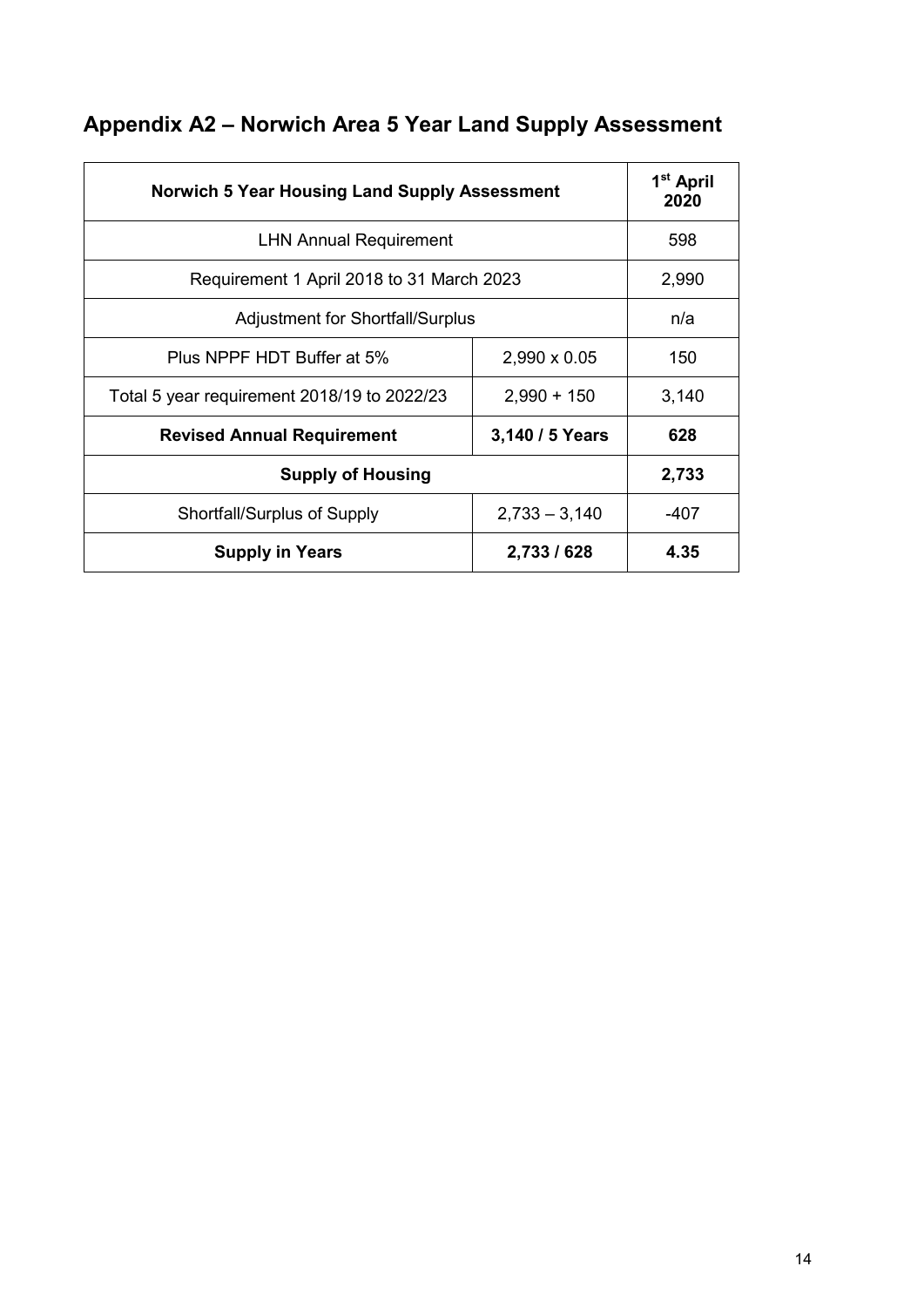# **Appendix A3 – South Norfolk Area 5 Year Land Supply Assessment**

| South Norfolk 5 Year Housing Land Supply Assessment |                 | 1 <sup>st</sup> April<br>2020 |
|-----------------------------------------------------|-----------------|-------------------------------|
| <b>LHN Annual Requirement</b>                       | 893             |                               |
| Requirement 1 April 2018 to 31 March 2023           | 4,466           |                               |
| <b>Adjustment for Shortfall/Surplus</b>             |                 | n/a                           |
| Plus NPPF HDT Buffer at 5%                          | 4,466 x 0.05    | 223                           |
| Total 5 year requirement 2018/19 to 2022/23         | $4,466 + 223$   | 4,689                         |
| <b>Revised Annual Requirement</b>                   | 4,689 / 5 Years | 938                           |
| <b>Supply of Housing</b>                            | 5,282           |                               |
| Shortfall/Surplus of Supply                         | $5,282 - 4,689$ | 593                           |
| <b>Supply in Years</b>                              | 5,282 / 938     | 5.63                          |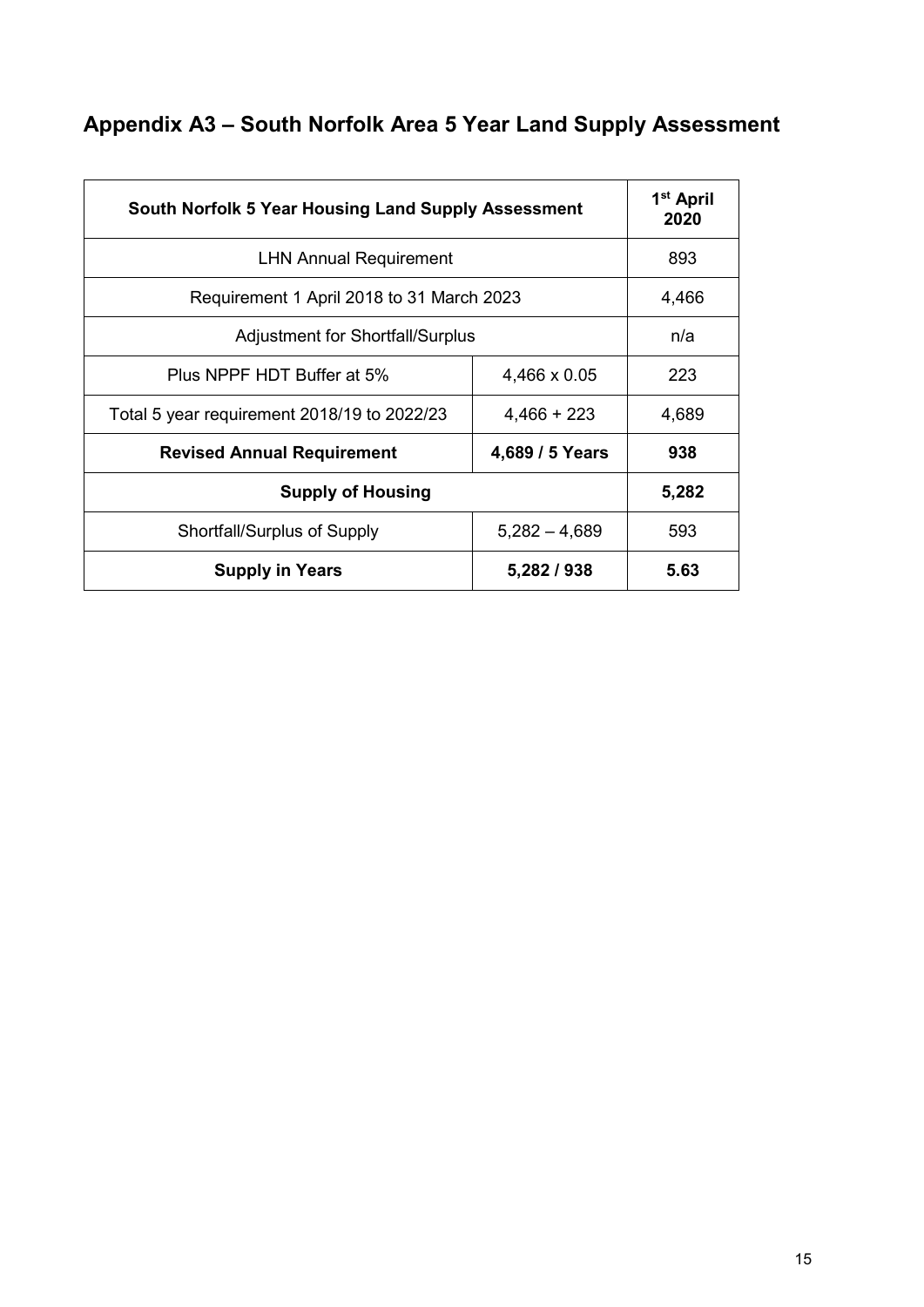# **APPENDIX B1 – BROADLAND SITES FORECAST**

| Parish                        | <b>Address</b>                                     | Ref                | <b>App Type</b>           | <b>Net</b><br>Homes<br>at<br>1/4/2020 | 2020/21                 | 2021/22         | 2022/23         | 2023/24 | 2024/25 | 2025/26 | 2026<br>and<br><b>Beyond</b> |
|-------------------------------|----------------------------------------------------|--------------------|---------------------------|---------------------------------------|-------------------------|-----------------|-----------------|---------|---------|---------|------------------------------|
|                               |                                                    |                    |                           |                                       |                         | 20              | 34              | 34      | 34      | 18      |                              |
| Acle                          | Land north of Norwich Road                         | 20172189           | Outline                   | 140                                   |                         |                 |                 |         |         |         |                              |
| Acle                          | Land Adj. Hillside Farm, Reedham Road              | 20180941           | <b>Reserved Matters</b>   | 30                                    |                         | 30 <sub>o</sub> |                 |         |         |         |                              |
| Aylsham                       | Aegel House, Burgh Road                            | 20161711           | <b>Reserved Matters</b>   | 22                                    | $\overline{\mathbf{5}}$ | 17              |                 |         |         |         |                              |
| <b>Blofield</b>               | Land off Blofield Corner Road, Blofield Heath      | 20162199           | <b>Reserved Matters</b>   | 36                                    |                         | <b>18</b>       | 18              |         |         |         |                              |
| <b>Blofield</b>               | Land to the north of Yarmouth Road                 | 20172131           | <b>Reserved Matters</b>   | 133                                   | 74                      | 32              | 27              |         |         |         |                              |
| <b>Blofield</b>               | Land at Dawsons Lane                               | 20190844           | Full                      | 12                                    |                         | 12              |                 |         |         |         |                              |
| Brundall                      | Land at Yarmouth Road                              | 20161483           | Outline                   | 155                                   |                         | 10              | 26              | 26      | 26      | 26      | 41                           |
| Cawston                       | Land East of Gayford Road                          | CAW2               | Allocation                | 20                                    |                         |                 |                 |         |         | 20      |                              |
| Coltishall                    | Land adj former Railway Line, Rectory Road         | 20170075           | Outline                   | 30                                    |                         |                 | 30 <sub>o</sub> |         |         |         |                              |
| Coltishall                    | Land at Jordan's Scrapyard                         | COL <sub>2</sub>   | Allocation                | 30                                    |                         |                 |                 |         |         | 30      |                              |
|                               |                                                    |                    |                           |                                       |                         |                 |                 |         |         |         |                              |
| Drayton                       | Land Adj. Hall Lane, School Road                   | 20161066   Outline |                           | 250                                   |                         |                 | 40              | 48      | 48      | 48      | 66                           |
| Drayton                       | Land East of School Road                           | DRA <sub>2</sub>   | Allocation                | 20                                    |                         |                 |                 |         |         |         |                              |
|                               |                                                    |                    |                           |                                       |                         |                 |                 |         |         |         |                              |
| Drayton                       | Former David Rice Hospital Site, Drayton High Road | 20170196           | Outline                   | 29                                    |                         |                 | 29              |         |         |         |                              |
| Drayton                       | Land off Drayton High Road                         | 20170212           | Full                      | 71                                    | 5 <sub>5</sub>          | 25              | 25              | 16      |         |         |                              |
| Drayton                       | Drayton Old Lodge, 146 Drayton High Road           | 20180236           | Full                      | 35                                    | $\overline{5}$          | 10              | 10              | 10      |         |         |                              |
| Freethorpe                    | Aitchison Brothers Garage, 75 The Green            | 20160632           | Outline                   | 19                                    |                         |                 |                 |         |         |         |                              |
| <b>Great and Little</b>       |                                                    |                    |                           |                                       |                         |                 |                 |         |         |         |                              |
| Plumstead                     | Land to the North East Side of Church Road         | 20161151           | <b>Reserved Matters</b>   | $\overline{a}$                        | $\overline{4}$          |                 |                 |         |         |         |                              |
| Great and Little<br>Plumstead | Little Plumstead Hospital West, Hospital Road      | 20160808           | <b>Reserved Matters</b>   | 5                                     | 5 <sub>5</sub>          |                 |                 |         |         |         |                              |
| Great and Little              | Land at Little Plumstead Hospital West, Hospital   |                    |                           |                                       |                         |                 |                 |         |         |         |                              |
| Plumstead                     | Road                                               | 20171008 Full      |                           | 11                                    | 11                      |                 |                 |         |         |         |                              |
|                               |                                                    |                    | 20151170   Outline (Part) |                                       |                         |                 |                 |         |         |         |                              |
| Hellesdon                     | Royal Norwich Golf Club, Drayton High Road         | 20171514           | Full (Part)               | 962                                   | 53                      | 17              |                 |         |         |         | 892                          |
|                               | Land at Hospital Grounds, southwest of Drayton     |                    |                           |                                       |                         |                 |                 |         |         |         |                              |
| Hellesdon                     | Road                                               |                    | HEL1 Allocation           | 300                                   |                         |                 |                 |         |         |         | 300                          |
| Horsford                      | Land to the East of Holt Road                      | 20161770 Full      |                           | 223                                   | 50                      | 62              | 62              | 49      |         |         |                              |
| Horsford                      | Land West of Holt Road                             | 20181136           | <b>Reserved Matters</b>   | 84                                    | 44                      | 40              |                 |         |         |         |                              |
| Horsham St.                   |                                                    |                    |                           |                                       |                         |                 |                 |         |         |         |                              |
| Faith and                     |                                                    |                    |                           |                                       |                         |                 |                 |         |         |         |                              |
| Newton St.                    |                                                    |                    |                           |                                       |                         |                 |                 |         |         |         |                              |
| Faith                         | Land off Manor Road, Manor Road                    | 20182043 Full      |                           | 68                                    | $\overline{\mathbf{3}}$ | 30 <sub>o</sub> | 35              |         |         |         |                              |
| Lingwood and<br>Burlingham    | Former Lingwood First School, Chapel Road          | 20190278   Outline |                           | 23                                    |                         | 23              |                 |         |         |         |                              |
| Postwick with                 |                                                    |                    |                           |                                       |                         |                 |                 |         |         |         |                              |
| Witton                        | Oaks Lane, Postwick                                | 20171116 Full      |                           | 12                                    | $\overline{4}$          | 8               |                 |         |         |         |                              |
| Reedham                       | Land at Station Road, Reedham, Norwich             | 20151061           | Full                      | $\overline{7}$                        | $\overline{7}$          |                 |                 |         |         |         |                              |
| Reepham                       | New Road, Reepham                                  | 871709 Full        |                           | $\boldsymbol{9}$                      |                         |                 |                 |         |         |         |                              |
| Reepham                       | Old Station Yard, Cawston Road / Stoney Lane       | 20180963 Full      |                           | 14                                    |                         |                 | 14              |         |         |         |                              |
|                               |                                                    |                    |                           |                                       |                         |                 |                 |         |         |         |                              |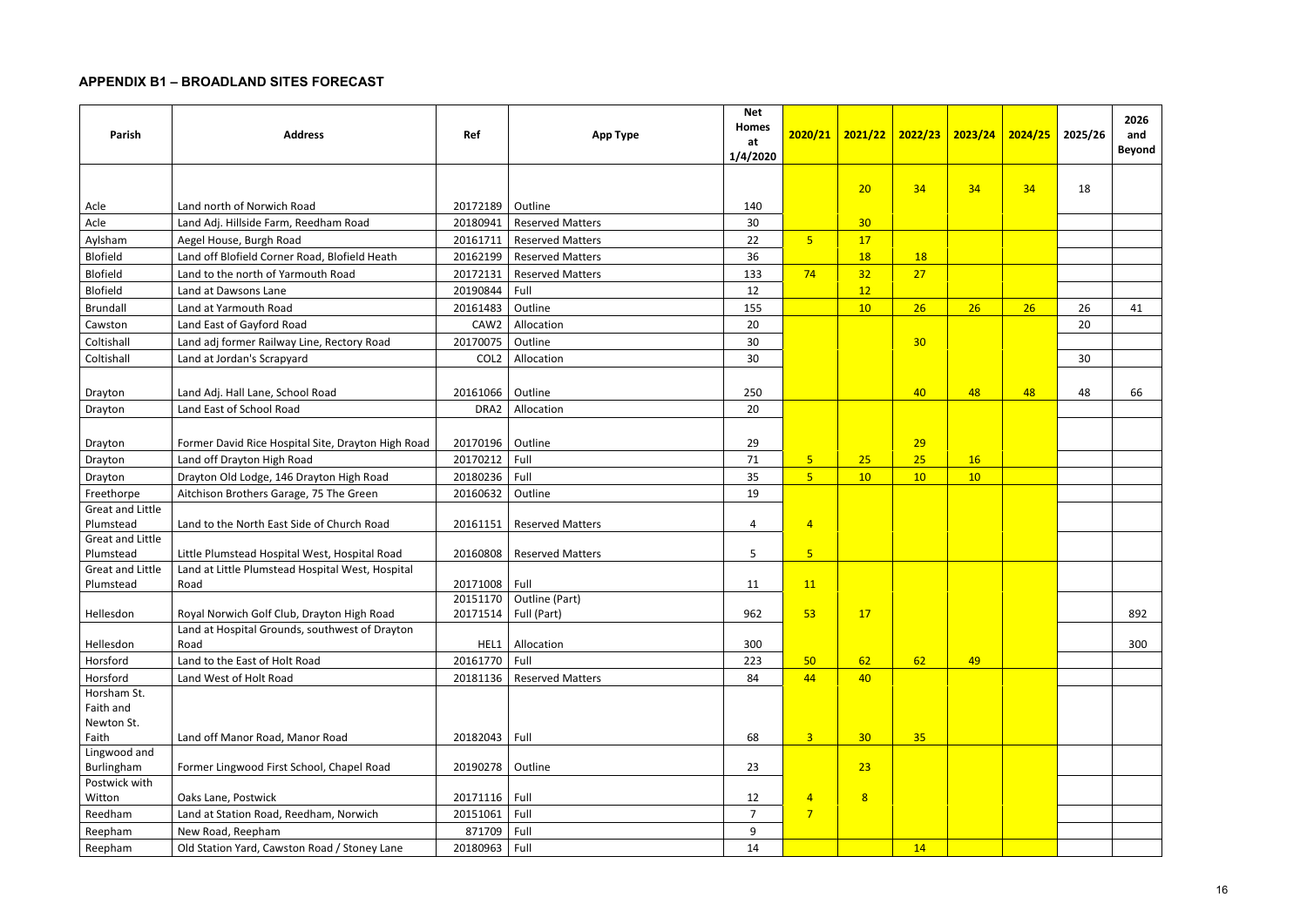| Reepham              | Land off Broomhill Lane                       | REP1               | Allocation                  | 120   |                  |                | 26              | 26             | 31  | 31  | 26    |
|----------------------|-----------------------------------------------|--------------------|-----------------------------|-------|------------------|----------------|-----------------|----------------|-----|-----|-------|
| South Walsham        | Land West of Burlingham Road, South Walsham   | 20161643           | Outline                     | 21    |                  |                |                 |                |     |     |       |
| Strumpshaw           | Land at Mill Road, Strumpshaw                 | 20171622           | <b>Reserved Matters</b>     | 5     | 5 <sub>o</sub>   |                |                 |                |     |     |       |
| Swannington          | 1-4 Station Road, Swannington                 | 20181400           | <b>Reserved Matters</b>     | 6     | $6 \overline{6}$ |                |                 |                |     |     |       |
|                      |                                               |                    |                             |       |                  |                |                 |                |     |     |       |
| Taverham             | Land off Beech Avenue, Taverham               | 20191065           | <b>Reserved Matters</b>     | 93    | 20               | 44             | 29              |                |     |     |       |
| Thorpe St.           | Oasis Sport and Leisure Centre / Land East of |                    |                             |       |                  |                |                 |                |     |     |       |
| Andrew               | Pound Lane                                    | 20190016 Full      |                             | 15    |                  |                | 15              |                |     |     |       |
| Thorpe St.           |                                               |                    |                             |       |                  |                |                 |                |     |     |       |
| Andrew               | Land at Griffin Lane                          | 20160423           | <b>Reserved Matters</b>     | 71    |                  |                |                 |                |     |     | 71    |
| Thorpe St.           |                                               |                    |                             |       |                  |                |                 |                |     |     |       |
| Andrew               | Pinebanks, 9 Yarmouth Road                    | 20160425           | <b>Reserved Matters</b>     | 231   |                  |                |                 |                |     |     | 231   |
| Thorpe St.           |                                               |                    |                             |       |                  |                |                 |                |     |     |       |
| Andrew               | 27 Yarmouth Road                              | 20170811 Full      |                             | 25    |                  | 25             |                 |                |     |     |       |
| x.Growth             |                                               |                    |                             |       |                  |                |                 |                |     |     |       |
| Triangle             | Land at St Faiths Road                        | 20180920           | <b>Reserved Matters</b>     | 328   | 24               | 62             | 76              | 52             | 52  | 62  |       |
| x.Growth             |                                               |                    |                             |       |                  |                |                 | 10             | 9   |     |       |
| Triangle             | Land South of Moorsticks, Buxton Road         | 20152035   Outline |                             | 19    |                  |                |                 |                |     |     |       |
| x.Growth             |                                               |                    |                             |       |                  |                |                 |                |     |     |       |
| Triangle             | Land East of Buxton Road                      | 20141725           | Outline                     | 225   |                  | 5 <sub>o</sub> | 34              | 55             | 55  | 55  | 21    |
| x.Growth             |                                               |                    |                             |       |                  |                |                 |                |     |     |       |
| Triangle             | <b>Beeston Park</b>                           | 20121516   Outline |                             | 3,520 |                  |                | 25              | 125            | 150 | 150 | 3,045 |
| x.Growth             |                                               |                    |                             |       | 25               | 16             |                 |                |     |     |       |
| Triangle             | Phase 4, Blue Boar Lane                       | 20142051 Full      |                             | 41    |                  |                |                 |                |     |     |       |
| x.Growth             |                                               |                    |                             |       |                  |                |                 |                |     |     |       |
| Triangle<br>x.Growth | Phase 1a - Part 2, Land at Blue Boar Lane     | 20130224           | <b>Reserved Matters</b>     |       |                  |                |                 |                |     |     |       |
| Triangle             | HH3 & HH4, Land at Blue Boar Lane             | 20160751           | <b>Reserved Matters</b>     |       |                  |                |                 |                |     |     |       |
| x.Growth             |                                               |                    |                             |       |                  |                |                 |                |     |     |       |
| Triangle             | Parcel P4, Land at Blue Boar Lane             | 20160911           | <b>Reserved Matters</b>     | 375   | 150              | 92             | 47              | $\overline{4}$ | 28  | 26  |       |
| x.Growth             |                                               |                    |                             |       |                  |                |                 |                |     |     |       |
| Triangle             | Parcel P3, Land at Blue Boar Lane             | 20160912           | <b>Reserved Matters</b>     |       |                  |                |                 |                |     |     |       |
| x.Growth             |                                               |                    |                             |       |                  |                |                 |                |     |     |       |
| Triangle             | Parcels TW3 & TW4, Land at Blue Boar Lane     | 20160930           | <b>Reserved Matters</b>     |       |                  |                |                 |                |     |     |       |
| x.Growth             |                                               |                    |                             |       |                  |                |                 |                |     |     |       |
| Triangle             | Land off Green Lane West                      | 20152081           | Outline                     | 50    |                  |                |                 |                |     |     | 50    |
| x.Growth             |                                               |                    |                             |       |                  |                |                 |                |     |     |       |
| Triangle             | Phase 1, Land to the South of Salhouse Road   | 20190758           | <b>Reserved Matters</b>     | 251   |                  | 45             | 45              | 45             | 45  | 45  | 26    |
| x.Growth             |                                               |                    |                             |       |                  |                |                 |                |     |     |       |
| Triangle             | Phase 2 Land South of Salhouse Road           | 20190485           | <b>Reserved Matters</b>     | 365   |                  |                | 30 <sub>2</sub> | 40             | 40  | 40  | 215   |
| x.Growth             |                                               |                    |                             |       |                  |                |                 |                |     |     |       |
| Triangle             | Phase 3, Land South of Salhouse Road          | 20160498   Outline |                             | 535   |                  | 100            | 100             | 100            | 100 | 60  | 65    |
| x.Growth             |                                               |                    |                             |       |                  |                |                 |                |     |     |       |
| Triangle             | Racecourse Plantation, Plumstead Road East    | 20161896   Outline |                             | 300   |                  |                | 75              | 75             | 75  | 75  |       |
| x.Growth             |                                               |                    |                             |       |                  |                |                 |                |     |     |       |
| Triangle             | Land off Salhouse Road, Rackheath             | 20151591           | <b>Reserved Matters</b>     | 10    | 10               |                |                 |                |     |     |       |
| x.Growth             |                                               |                    |                             |       |                  |                |                 |                |     |     |       |
| Triangle             | Land off Salhouse Road, Rackheath             | 20171906           | <b>Reserved Matters</b>     | 10    | 10               |                |                 |                |     |     |       |
| x.Growth             |                                               |                    |                             |       |                  |                |                 |                |     |     |       |
| Triangle             | Land South of Green Lane East, Rackheath      |                    | 20191032   Reserved Matters | 157   |                  | 39             | 70              | 48             |     |     |       |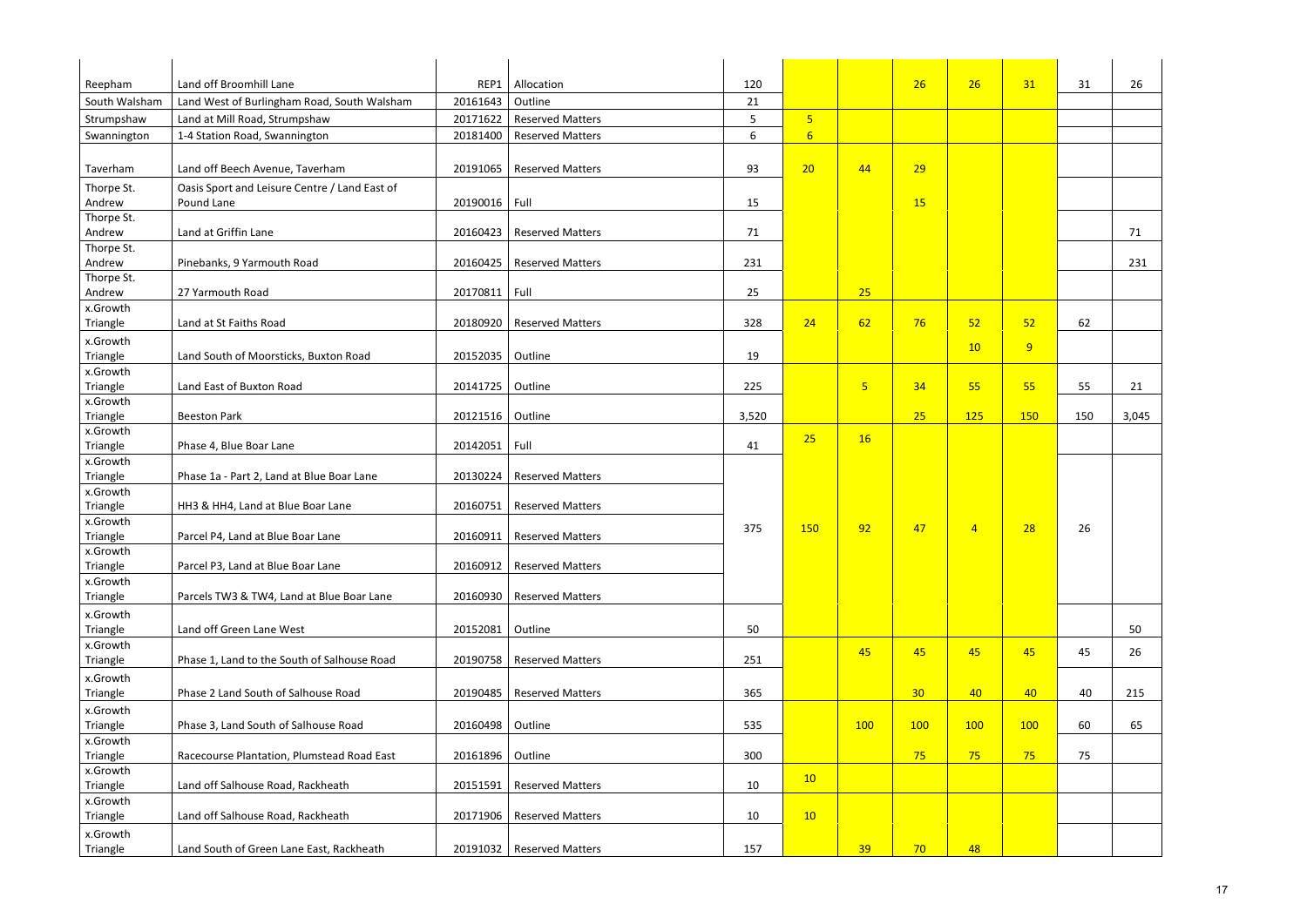| x.Growth  | Land at Brook Farm & Laurel Farm, Green Lane, |                    |                                                |        |            |                |                |                |                |              |       |
|-----------|-----------------------------------------------|--------------------|------------------------------------------------|--------|------------|----------------|----------------|----------------|----------------|--------------|-------|
| Triangle  | Thorpe St Andrew                              | 20090886           | Outline                                        | 600    |            |                |                |                |                |              |       |
| x.Growth  |                                               |                    |                                                |        |            |                |                |                |                |              |       |
| Triangle  | Land North of Smee Lane, Great Plumstead      | 20180193   Outline |                                                | 272    |            | 20             | 40             | 40             | 40             | 40           | 92    |
| x.Growth  |                                               |                    |                                                |        |            |                |                |                |                |              |       |
| Triangle  | Land North of Smee Lane, Great Plumstead      | 20180194   Outline |                                                | 11     |            | $\overline{2}$ | 3 <sup>1</sup> | 2 <sup>1</sup> | $\overline{3}$ | $\mathbf{1}$ |       |
| x. Growth | Land East of Broadland Business Park          | GT11               | Allocation                                     | 315    |            |                | 12             | 56             | 58             | 58           | 131   |
| Triangle  |                                               |                    |                                                | 235    |            |                |                |                |                |              | 235   |
| x. Growth |                                               |                    |                                                |        |            |                |                |                |                |              |       |
| Triangle  | Norwich RFU                                   | GT13               | Allocation                                     | 250    |            |                |                |                |                |              |       |
|           |                                               |                    |                                                |        |            |                |                |                |                |              |       |
| x. Growth |                                               |                    |                                                |        |            |                |                |                |                |              |       |
| Triangle  | North Rackheath                               | GT16               | Allocation                                     | 3,000  |            |                |                |                | 50             | 150          | 2,800 |
| x. Growth |                                               |                    |                                                |        |            |                |                |                |                |              |       |
| Triangle  | Land South of Green Lane West                 | GT18               | Allocation                                     | 322    |            |                | 25             | 25             | 25             | 25           | 222   |
|           |                                               |                    |                                                |        |            |                |                |                |                |              |       |
| x. Growth |                                               |                    |                                                |        |            |                |                |                |                |              |       |
| Triangle  | White House Farm (North East)                 | GT <sub>20</sub>   | Allocation                                     | 456    |            |                | 64             | 174            | 140            | 78           |       |
| x. Growth |                                               |                    |                                                |        |            |                |                |                |                |              |       |
| Triangle  | Land East of Broadland Business Park (North)  | GT21               | Allocation                                     | 350    |            |                |                |                |                |              |       |
| x. Growth |                                               |                    |                                                |        |            |                |                |                |                |              |       |
| Triangle  | Land North of Plumstead Road                  |                    | GT8   Allocation                               | 45     |            |                |                |                |                |              |       |
|           |                                               |                    |                                                |        |            |                |                |                |                |              |       |
|           |                                               |                    | Sites of 9 or fewer                            | 476    | 69         | 69             | 69             | 69             | 69             |              |       |
|           |                                               |                    |                                                |        |            |                |                |                |                |              |       |
|           |                                               |                    | Discounted Windfall (Per Annum)                | 60     |            | <b>19</b>      | 40             | 60             | 60             | 60           |       |
|           |                                               |                    | Total (Windfall included in yearly total only) | 15,858 | <b>589</b> | 892            | 1,160          | 1,204          | 1,138          | 1,108        | 9,500 |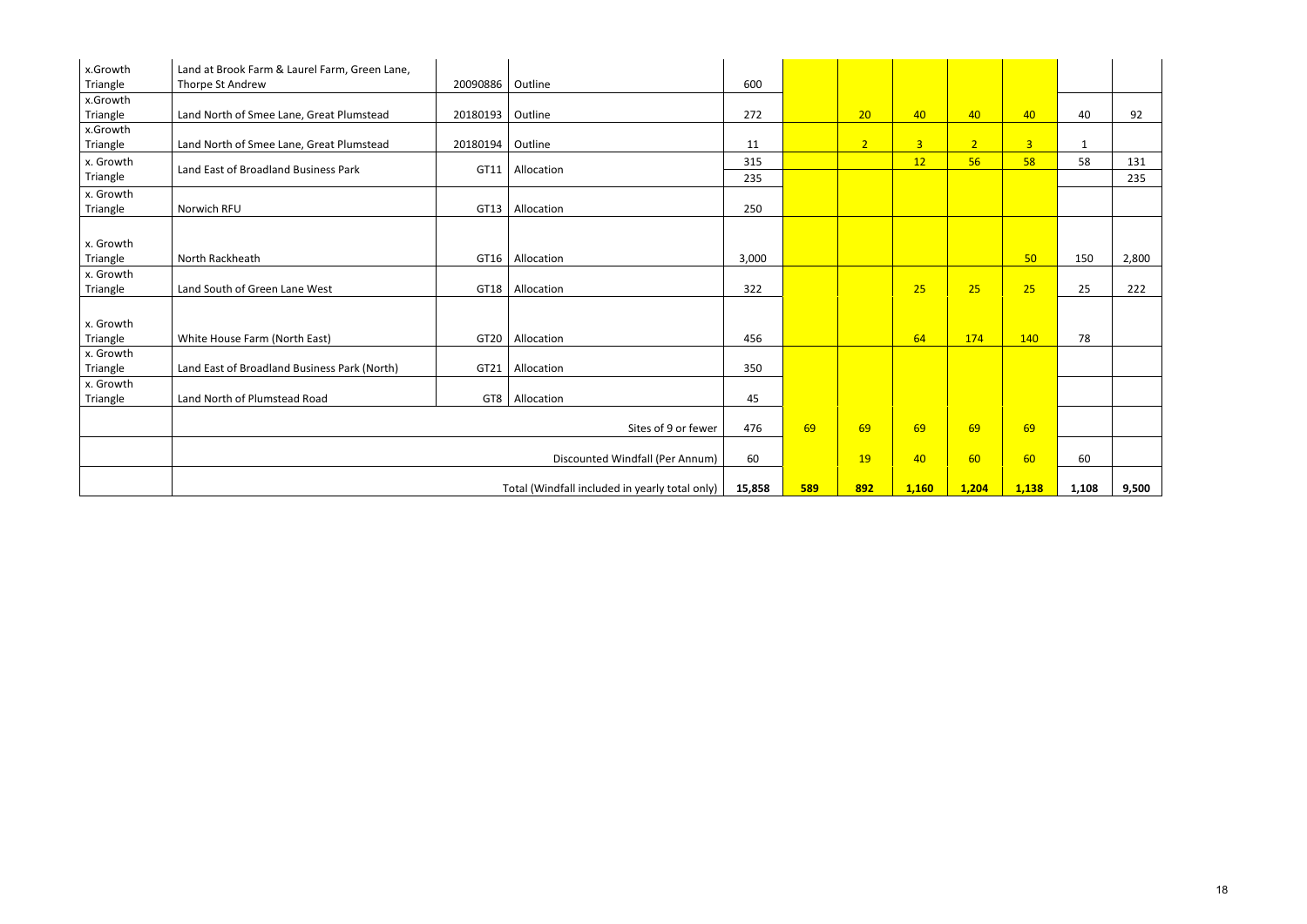# **APPENDIX B2 – NORWICH SITES FORECAST**

| Parish | <b>Address</b>                                                                                                                  | Ref                                                                        | <b>App Type</b> | <b>Net</b><br>Homes<br>at<br>1/4/2020 |                |                | 2020/21 2021/22 2022/23 | $2023/24$ 2024/25 |                | 2025/26      | <b>Beyond</b><br>2026 |
|--------|---------------------------------------------------------------------------------------------------------------------------------|----------------------------------------------------------------------------|-----------------|---------------------------------------|----------------|----------------|-------------------------|-------------------|----------------|--------------|-----------------------|
| n/a    | Anglia Square (extant permission)                                                                                               | 08/00974/F<br>18/00330/F                                                   | Full            | 198                                   | $\overline{0}$ | $\overline{0}$ | $\overline{0}$          | $\overline{0}$    | $\overline{0}$ | $\mathsf{O}$ | $\mathbf 0$           |
| n/a    | Argyle Street (allocation)                                                                                                      | CC11                                                                       |                 | 12                                    | $\overline{0}$ | $\overline{0}$ | 14                      | $\overline{0}$    | $\overline{0}$ | $\mathsf{O}$ | $\mathbf 0$           |
| n/a    | Aylsham Road District Centre, 291-293<br>and land at Arminghall Close<br>(allocation)                                           | R21                                                                        |                 | 100                                   | $\overline{0}$ | $\overline{0}$ | $\overline{0}$          | $\overline{0}$    | $\overline{0}$ | $\mathbf 0$  | $\mathbf 0$           |
| n/a    | Aylsham Road, 165-187 (allocation)                                                                                              | R22                                                                        |                 | 20                                    | $\overline{0}$ | $\overline{0}$ | $\overline{0}$          | $\overline{0}$    | $\overline{0}$ | 0            | $\mathbf 0$           |
| n/a    | Aylsham Road, 261-277 (allocation)                                                                                              | R12                                                                        |                 | 50                                    | $\overline{0}$ | $\overline{0}$ | $\overline{0}$          | $\overline{0}$    | $\overline{0}$ | $\mathbf 0$  | $\mathbf 0$           |
| n/a    | Aylsham Road, Former Pupil Referral<br>Unit (allocation)                                                                        | R23                                                                        |                 | 11                                    | $\overline{0}$ | $\overline{0}$ | $\overline{0}$          | $\overline{0}$    | $\overline{0}$ | $\mathbf 0$  | $\mathbf 0$           |
| n/a    | Barn Road Car Park (allocation)<br>(permission)                                                                                 | CC22<br>18/01315/F                                                         | Full            | 40                                    | 179            | $\overline{0}$ | $\overline{0}$          | $\overline{0}$    | $\overline{0}$ | $\mathbf 0$  | $\mathbf 0$           |
| n/a    | Barrack Street - CC17a (permission);<br>CC17b and part CC17a (application)<br>and Barrack Street / Whitefriars<br>(application) | CC17a<br>15/01927/0<br>18/01286/F                                          | Outline<br>Full | 200                                   | 88             | 50             | 50                      | 32                | $\overline{0}$ | 0            | $\mathsf{O}$          |
| n/a    | Barrack Street, 126-128 (allocation)                                                                                            | R <sub>16</sub>                                                            |                 | 15                                    | $\overline{0}$ | $\overline{0}$ | $\overline{0}$          | $\overline{0}$    | $\overline{0}$ | 0            | $\mathbf 0$           |
| n/a    | Ber Street 147-153 (allocation)                                                                                                 | CC <sub>2</sub>                                                            |                 | 20                                    | $\overline{0}$ | $\overline{0}$ | $\overline{0}$          | $\overline{0}$    | $\overline{0}$ | 0            | 0                     |
| n/a    | Ber Street, 10-14 (allocation)                                                                                                  | CC <sub>3</sub>                                                            |                 | 10                                    | $\overline{0}$ | $\overline{0}$ | $\overline{0}$          | 10                | $\overline{0}$ | 0            | $\mathsf{O}$          |
| n/a    | Ber Street, 60-70 (allocation)                                                                                                  | CC1                                                                        |                 | 20                                    | $\overline{0}$ | $\overline{0}$ | $\overline{0}$          | $\overline{0}$    | $\overline{0}$ | $\mathbf 0$  | $\mathbf 0$           |
| n/a    | Bethel Street, land to rear of City Hall<br>(allocation)                                                                        | CC24                                                                       |                 | 20                                    | $\overline{0}$ | $\overline{0}$ | $\overline{0}$          | $\overline{0}$    | $\overline{0}$ | $\mathbf 0$  | $\mathbf 0$           |
| n/a    | Bethel Street, 59, Labour Club site<br>(permission, unimplemented residue of<br>consented 22) (permission)                      | 08/00671/F                                                                 | Full            | 14                                    | $\overline{0}$ | $\overline{0}$ | $\overline{0}$          | $\overline{0}$    | $\overline{0}$ | $\mathbf 0$  | $\mathsf{O}$          |
| n/a    | Bishop Bridge Road, 29-31 (Box and<br>Barrel Site) (extant permission, legal<br>start) (allocation) (permission)                | R <sub>14</sub><br>06/00166/F,<br>08/01316/D                               | Full            | 24                                    | $\overline{0}$ | $\overline{0}$ | $\overline{0}$          | $\overline{0}$    | $\overline{0}$ | $\mathbf 0$  | $\mathbf 0$           |
| n/a    | Bishop Bridge Road, land east of excl<br>29-31 Bishop Bridge Road (residue of<br>allocation)                                    | R <sub>14</sub><br>15/00756/F<br>(Refused)<br>18/00081/DEM<br>(Gas Holder) | Demolition      | 26                                    | $\overline{0}$ | $\overline{0}$ | $\overline{0}$          | $\overline{0}$    | $\overline{0}$ | 26           | $\mathbf 0$           |
| n/a    | Bishop Bridge Road, Egyptian Road and<br>Ketts Hill, land at (allocation)                                                       | <b>R15</b><br>15/00756/F<br>(Refused)                                      |                 | 30 <sup>°</sup>                       | $\overline{0}$ | $\overline{0}$ | $\overline{0}$          | $\overline{0}$    | $\overline{0}$ | $\mathsf{O}$ | $\mathbf 0$           |
|        | Bluebell Road, Bartram Mowers site<br>(remainder of allocation)                                                                 | R42<br>18/00265/F                                                          |                 |                                       |                |                |                         |                   |                |              |                       |
| n/a    |                                                                                                                                 |                                                                            | Full            | 51                                    | $\overline{0}$ | 35             | 15                      | $\overline{0}$    | $\overline{0}$ | 60           | 35                    |
| n/a    | Bowthorpe Road, Norwich Community<br>Hospital Site (allocation)                                                                 | <b>R37</b>                                                                 | Outline         | 80                                    | $\overline{0}$ | $\overline{0}$ | $\overline{0}$          | $\overline{0}$    | $\overline{0}$ | $\mathsf{O}$ | $\mathbf{0}$          |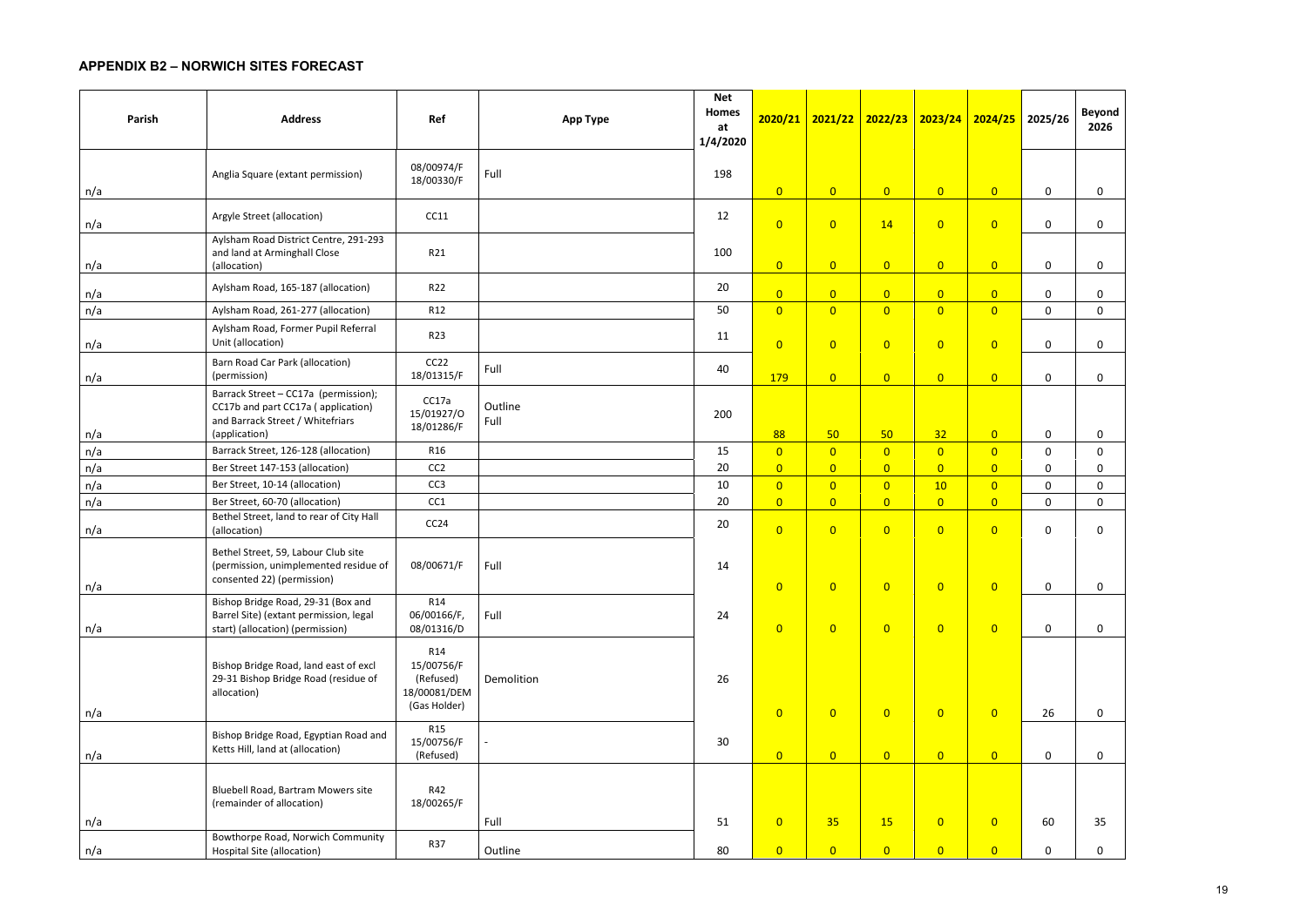| n/a | Bracondale, Deal Ground (allocation)<br>excludes May Gurney/Carrow Yacht<br>Club site (SNDC) (allocation)<br>(permission) | R <sub>9</sub><br>12/00875/0                                 | Outline  | 580  | $\overline{0}$ | $\overline{0}$ | $\overline{0}$ | $\overline{0}$ | $\overline{0}$ | $\mathbf 0$     | $\mathbf 0$  |
|-----|---------------------------------------------------------------------------------------------------------------------------|--------------------------------------------------------------|----------|------|----------------|----------------|----------------|----------------|----------------|-----------------|--------------|
|     |                                                                                                                           |                                                              |          |      |                |                |                |                |                |                 |              |
|     | Cattle Market Street, 23, St Peters<br>House (prior approval/permission)                                                  | 15/01256/PDD<br>18/00830/PDD<br>17/01482/F                   |          |      |                |                |                |                |                |                 |              |
| n/a |                                                                                                                           |                                                              | PDD/Full | 61   | 20             | 20             | 21             | $\overline{0}$ | $\overline{0}$ | $\mathsf{O}$    | $\mathbf 0$  |
| n/a | City Road, 24, John Youngs Ltd<br>(allocation)                                                                            | R7                                                           |          | 45   | $\overline{0}$ | $\overline{0}$ | $\overline{0}$ | $\overline{0}$ | $\overline{0}$ | 0               | $\mathbf 0$  |
| n/a | <b>Constitution Hill, Constitution Motors</b><br>(permission)                                                             | 18/00917/0                                                   | Outline  | 12   | $\overline{0}$ | 12             | $\overline{0}$ | $\overline{0}$ | $\overline{0}$ | $\mathbf 0$     | $\mathbf 0$  |
| n/a | Cremorne Lane, Utilities Site parts<br>within Norwich (allocation)                                                        | <b>R10</b><br>15/00997/F<br>(withdrawn)                      |          | 100  | $\overline{0}$ | $\overline{0}$ | $\overline{0}$ | $\overline{0}$ | $\overline{0}$ | $\mathbf 0$     | $\mathbf 0$  |
|     | Dereham Road, Site of former Earl of<br>Leicester PH, 238a (allocation)                                                   | <b>R33</b><br>10/00335/ET                                    |          |      | $\overline{0}$ | $\overline{0}$ | $\overline{0}$ | $\overline{0}$ | $\overline{0}$ | $\mathbf 0$     | $\mathbf 0$  |
| n/a | Dereham Road, land & buildings<br>adjacent to & Including 349A & 349B                                                     | R34                                                          |          | 12   |                |                |                |                |                |                 |              |
| n/a | (allocation)                                                                                                              |                                                              |          | 24   | $\overline{0}$ | $\overline{0}$ | $\overline{0}$ | $\overline{0}$ | $\overline{0}$ | $\mathsf{O}$    | $\mathbf 0$  |
| n/a | Dibden Road, Van Dal Shoes and car<br>park (allocation)                                                                   | R17                                                          |          | 25   | $\overline{0}$ | $\overline{0}$ | $\overline{0}$ | $\overline{0}$ | $\overline{0}$ | 60              | $\mathsf{O}$ |
| n/a | Drayton Road, 81-93 (allocation)                                                                                          | R <sub>25</sub>                                              |          | 30   | $\overline{0}$ | $\overline{0}$ | $\overline{0}$ | $\overline{0}$ | $\overline{0}$ | $\mathbf 0$     | $\mathbf 0$  |
| n/a | Drayton Road, adjoining Lime Kiln<br>Mews (allocation)                                                                    | R24<br>15/00024/F &<br>18/00270/D<br>(EXPIRED)               |          | 15   | $\overline{0}$ | $\overline{0}$ | $\overline{0}$ | $\overline{0}$ | $\overline{0}$ | 0               | 0            |
| n/a | Duke Street, EEB site (allocation)                                                                                        | CC21<br>14/01104/PDD<br>(EXPIRED)<br>15/00916/F<br>(EXPIRED) |          | 30   | $\overline{0}$ | $\overline{0}$ | $\overline{0}$ | $\overline{0}$ | $\overline{0}$ | 0               | 0            |
| n/a | Duke Street, 36-42 (permission)                                                                                           | 16/00699/F                                                   | Full     | 37   | 37             | $\overline{0}$ | $\overline{0}$ | $\overline{0}$ | $\overline{0}$ | $\mathsf{O}$    | $\mathbf 0$  |
| n/a | Duke Street, Mary Chapman Court<br>(permission)                                                                           | 18/01524/F                                                   | Full     | $-7$ | $\overline{0}$ | $-7$           | $\overline{0}$ | $\overline{0}$ | $\overline{0}$ | $\mathsf{O}$    | $\mathbf 0$  |
| n/a | Duke Street, St Marys Works<br>(permission)                                                                               | 16/01950/O<br>(extant)<br>19/00430/F<br>(withdrawn)          | Outline  | 151  | $\overline{0}$ | $\overline{0}$ | $\overline{0}$ | $\overline{0}$ | $\overline{0}$ | $\mathbf 0$     | $\mathbf 0$  |
| n/a | Garden Street, land at (allocation)                                                                                       | CC10                                                         |          | 100  | $\overline{0}$ | $\overline{0}$ | $\overline{0}$ | $\overline{0}$ | $\overline{0}$ | $\mathsf{O}$    | $\mathbf{0}$ |
| n/a | Gas Hill, Gas Holder (allocation)                                                                                         | <b>R13</b><br>18/00081/DEM                                   |          | 15   | $\overline{0}$ | $\overline{0}$ | $\overline{0}$ | $\overline{0}$ | $\overline{0}$ | 15              | $\mathbf 0$  |
|     | <b>Goldsmith Street (Permission)</b>                                                                                      | R <sub>27</sub><br>15/00272/F                                |          |      |                |                |                |                |                |                 |              |
| n/a |                                                                                                                           | 17/00220/MA                                                  |          | 12   | $\overline{0}$ | $\overline{0}$ | $\overline{0}$ | $\overline{0}$ | $\overline{0}$ | 12              | $\mathbf 0$  |
| n/a | Hall Road, Hewett Yard (allocation)                                                                                       | R4                                                           |          | 20   | $\overline{0}$ | $\overline{0}$ | $\overline{0}$ | $\overline{0}$ | $\overline{0}$ | 0               | $\mathbf 0$  |
| n/a | Havers Road Industrial Sites (allocation)                                                                                 | <b>R35</b>                                                   |          | 100  | $\overline{0}$ | $\overline{0}$ | $\overline{0}$ | $\overline{0}$ | $\overline{0}$ | $\mathsf{O}$    | $\mathbf 0$  |
| n/a | Heigham Street, 231-243 (allocation)                                                                                      | <b>R28</b>                                                   |          | 25   | $\overline{0}$ | $\overline{0}$ | $\overline{0}$ | $\overline{0}$ | $\overline{0}$ | 0               | $\mathbf 0$  |
| n/a | Hurricane Way (allocation)                                                                                                | R29 - (A&B)                                                  |          | 30   | $\overline{0}$ | $\overline{0}$ | $\overline{0}$ | $\overline{0}$ | $\overline{0}$ | 30 <sup>°</sup> | $\mathbf 0$  |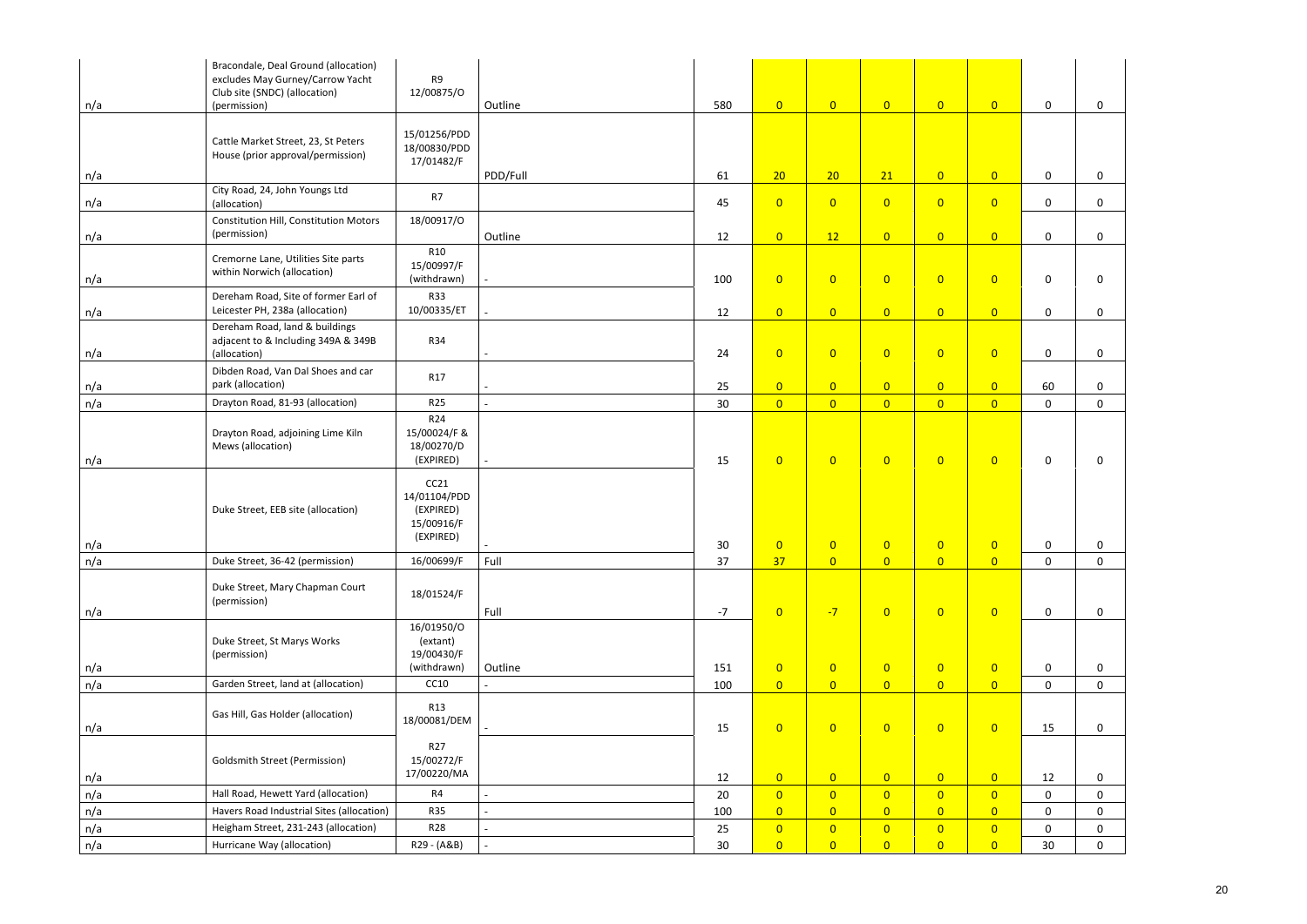| n/a | Ipswich Road, Norfolk Learning<br>Difficulties Centre (allocation)                                              | R2                                            |          | 30       | $\overline{0}$                   | $\overline{0}$                   | $\overline{0}$        | $\overline{0}$                   | $\overline{0}$                   | $\mathbf 0$                | $\mathbf 0$                |
|-----|-----------------------------------------------------------------------------------------------------------------|-----------------------------------------------|----------|----------|----------------------------------|----------------------------------|-----------------------|----------------------------------|----------------------------------|----------------------------|----------------------------|
|     | Kerrison Road, Carrow Quay; land north<br>of (permission), Norwich City Football<br>Club (part) Groundsmans Hut | (CC16)<br>11/02104/0,<br>13/01270/RM,         |          |          |                                  |                                  |                       |                                  |                                  |                            |                            |
| n/a | (allocation) (permission)<br>Kerrison Road/Hardy Road, Gothic                                                   | 17/01091/F                                    |          | 174      | 73                               | 101                              | $\overline{0}$        | $\overline{0}$                   | $\overline{0}$                   | $\mathbf 0$                | $\mathbf 0$                |
| n/a | Works, inc ATB Laurence Scott<br>(allocation)                                                                   | R11                                           |          | 400      | $\overline{0}$                   | $\overline{0}$                   | $\overline{0}$        | $\overline{0}$                   | $\overline{0}$                   | $\mathbf 0$                | $\mathbf 0$                |
| n/a | King Street, 125-129, 131-133 and<br>Hoborough Lane (allocation)                                                | CC7<br>07/00412/F<br>12/00215/ET<br>(EXPIRED) |          | 20       | $\overline{0}$                   | $\overline{0}$                   | $\overline{0}$        | $\overline{0}$                   | $\overline{0}$                   | $\mathbf 0$                | $\mathbf 0$                |
| n/a | King Street, St Annes Wharf (allocation)<br>(permission).                                                       | CC6<br>04/00605/F<br>16/01893/VC              | Full     | 162      | 41                               | 41                               | 40                    | 40                               | $\overline{0}$                   | $\mathbf 0$                | $\mathbf 0$                |
| n/a | King Street, 191 (permission)                                                                                   | 19/01389/F                                    | Full     | 41       | $\overline{0}$                   | 41                               | $\overline{0}$        | $\overline{0}$                   | $\overline{0}$                   | $\mathbf 0$                | $\mathbf 0$                |
| n/a | King Street, King Street Stores<br>(allocation)                                                                 | CC8                                           |          | 20       | $\overline{0}$                   | $\overline{0}$                   | $\overline{0}$        | $\overline{0}$                   | $\overline{0}$                   | $\mathbf 0$                | $\mathbf 0$                |
| n/a | Lower Clarence Road, car park<br>(allocation)                                                                   | CC13                                          |          | 45       | $\overline{0}$                   | $\overline{0}$                   | $\overline{0}$        | $\overline{0}$                   | $\overline{0}$                   | $\mathsf{O}$               | $\mathbf 0$                |
|     |                                                                                                                 |                                               |          |          |                                  |                                  |                       |                                  |                                  |                            |                            |
| n/a | Mile Cross Depot (allocation)                                                                                   | R36<br>18/01290/DEM                           |          | 75       | $\overline{0}$                   | $\overline{0}$                   | $\overline{0}$        | 50 <sub>2</sub>                  | 106                              | $\mathbf 0$                | $\mathbf 0$                |
| n/a | Mousehold Lane, Start Rite Factory site<br>(allocation)                                                         | R <sub>18</sub><br>18/01772/F                 | Full     | 40       | $\overline{0}$                   | $\overline{0}$                   | <b>15</b>             | $\overline{0}$                   | $\overline{0}$                   | $\mathsf{O}$               | $\mathbf 0$                |
|     | Northumberland Street, 120-130<br>(allocation) (permission)                                                     | <b>R32</b><br>16/00835/F                      | Full     | 36       | $\overline{0}$                   | $\overline{0}$                   | $\overline{0}$        | $\overline{0}$                   | $\overline{0}$                   | 36                         | $\mathbf 0$                |
| n/a | Oak Street / Sussex Street commercial<br>sites, 160-162 Oak Street (allocation)                                 | CC20                                          |          | 15       | $\overline{0}$                   | $\overline{0}$                   | $\overline{0}$        | $\overline{0}$                   | $\overline{0}$                   | $\mathbf 0$                | $\mathbf 0$                |
| n/a | Oak Street, 161 (permission)                                                                                    | 18/00004/F                                    | Full     | 40       | $\overline{0}$                   | $\overline{0}$                   | $\overline{0}$        | $\overline{0}$                   | $\overline{0}$                   | $\mathsf{O}$               | $\mathbf 0$                |
| n/a | Oak Street, 140-154 (allocation)                                                                                | CC <sub>18</sub>                              |          | $10\,$   | $\overline{0}$                   | $\overline{0}$                   | $\overline{0}$        | $\overline{0}$                   | $\overline{0}$                   | $\mathbf 0$                | $\mathbf 0$                |
| n/a | St Peters Methodist Church<br>Park Lane<br>(permission)                                                         | 18/00962/F                                    | Full     | 20       | $\overline{0}$                   | 20                               | $\overline{0}$        | $\overline{0}$                   | $\overline{0}$                   | $\mathsf{O}$               | $\mathbf 0$                |
|     | Pottergate, Kiln House, 27-43<br>(permission)                                                                   | 18/01270/PDD<br>18/01271/PDD                  |          |          |                                  |                                  |                       |                                  |                                  |                            |                            |
| n/a |                                                                                                                 |                                               | PDD      | 35       | $\overline{0}$                   | $\overline{0}$                   | $\overline{0}$        | $\overline{0}$                   | $\overline{0}$                   | $\mathbf 0$                | $\mathbf 0$                |
| n/a | Pottergate car park (allocation)                                                                                | CC23                                          |          | 20       | $\overline{0}$                   | $\overline{0}$                   | $\overline{0}$        | $\overline{0}$                   | $\overline{0}$                   | 20                         | $\mathbf 0$                |
|     | Queens Road and Surrey Street (car<br>park adjacent to Sentinel House)<br>(allocation) (permission)             | CC29<br>18/00437/F<br>19/01405/MA             |          |          |                                  |                                  |                       |                                  |                                  |                            |                            |
| n/a | Raynham Street, north of (allocation)                                                                           | R <sub>26</sub>                               | Full     | 40<br>40 | $\overline{0}$<br>$\overline{0}$ | $\overline{0}$<br>$\overline{0}$ | 107<br>$\overline{0}$ | $\overline{0}$<br>$\overline{0}$ | $\overline{0}$<br>$\overline{0}$ | $\mathbf 0$<br>$\mathbf 0$ | $\mathbf 0$<br>$\mathbf 0$ |
| n/a | Rose Lane and Mountergate, land at                                                                              |                                               |          |          |                                  |                                  |                       |                                  |                                  |                            |                            |
| n/a | (allocation)                                                                                                    | CC4                                           |          | 300      | $\overline{0}$                   | $\overline{0}$                   | $\overline{0}$        | $\overline{0}$                   | $\overline{0}$                   | $\mathbf 0$                | $\mathbf 0$                |
| n/a | St Faiths Lane, 60 (permision)                                                                                  | 17/00361/U                                    | Full     | 41       | $\overline{0}$                   | $\overline{0}$                   | $\overline{0}$        | $\overline{0}$                   | $\overline{0}$                   | $\mathbf 0$                | $\mathbf{0}$               |
| n/a | St Georges Street, Merchants Court<br>(prior approval/permission)                                               | 17/01811/PDD                                  | PDD/Full | 34       | $\overline{0}$                   | $\overline{0}$                   | $\overline{0}$        | $\overline{0}$                   | $\overline{0}$                   | $\mathbf 0$                | $\mathbf 0$                |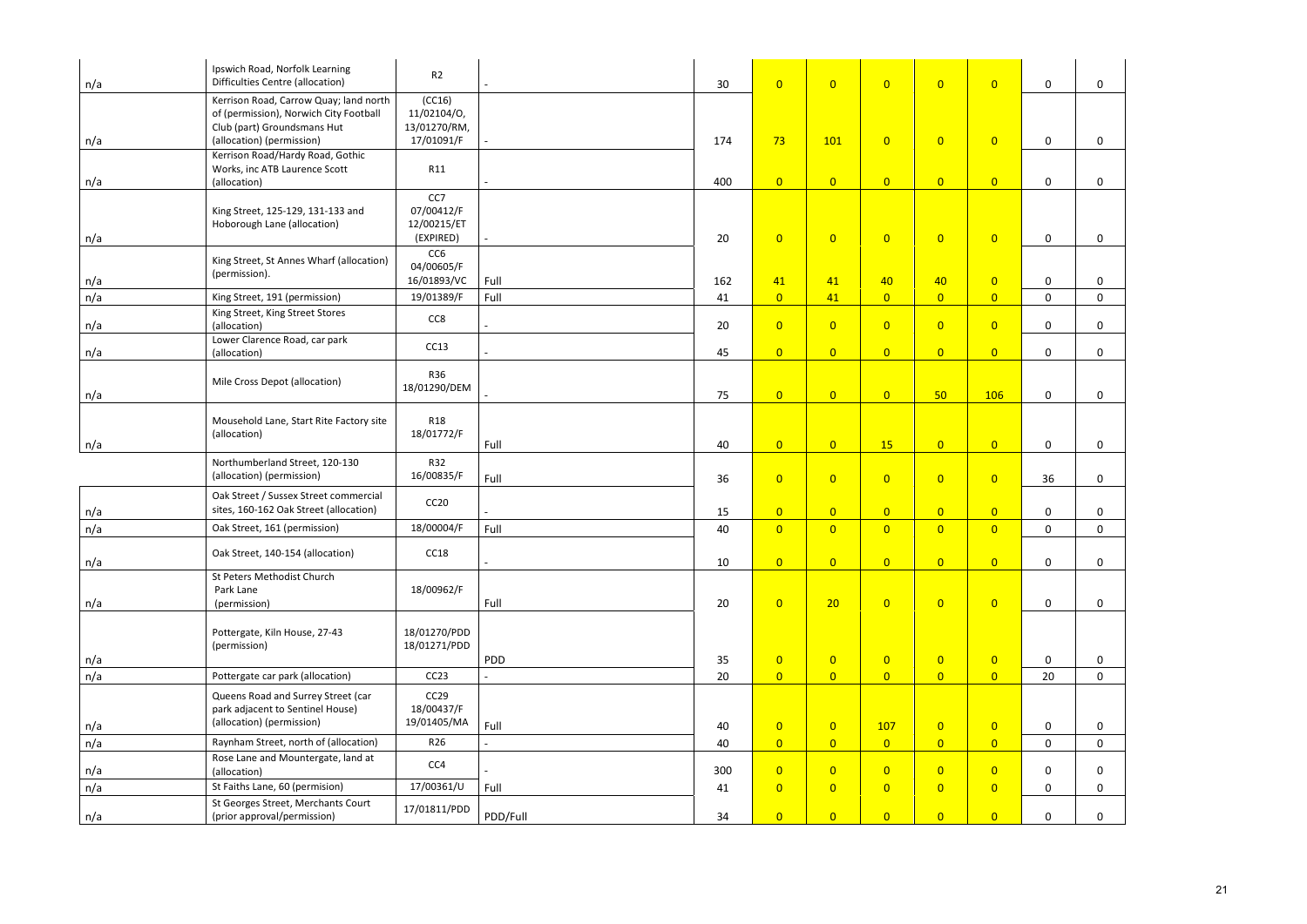|     | Starling Road, Industrial sites;<br>remainder of allocation (allocation)<br>Part 1&2 (permission)                              | R <sub>20</sub><br>18/00952/0                                                                   |                                                                             |           |                |                      |                      |                      |                      |              |              |
|-----|--------------------------------------------------------------------------------------------------------------------------------|-------------------------------------------------------------------------------------------------|-----------------------------------------------------------------------------|-----------|----------------|----------------------|----------------------|----------------------|----------------------|--------------|--------------|
| n/a |                                                                                                                                |                                                                                                 | Full & Outline                                                              | 23        | $\overline{0}$ | $\overline{0}$       | $\overline{0}$       | $\overline{0}$       | $\overline{0}$       | 19           | $\mathbf 0$  |
| n/a | Sussex Street, 70-72 (permission, legal<br>start only) (allocation)                                                            | 09/00296/F<br>CC19                                                                              | Full                                                                        | 17        | $\overline{0}$ | $\overline{0}$       | $\overline{0}$       | $\overline{0}$       | $\overline{0}$       | $\mathsf{O}$ | $\mathbf 0$  |
| n/a | Thorpe Road/Lower Clarence Road,<br><b>Busseys Garage (allocation)</b>                                                         | CC14                                                                                            |                                                                             | 25        | $\overline{0}$ | $\overline{0}$       | $\overline{0}$       | $\overline{0}$       | $\overline{0}$       | $\mathsf{O}$ | $\mathbf 0$  |
| n/a | Thorpe Road: 13-17 Norwich Mail<br>Centre (allocation)                                                                         | CC15                                                                                            |                                                                             | 150       | $\overline{0}$ | $\overline{0}$       | $\overline{0}$       | $\overline{0}$       | $\overline{0}$       | $\mathsf{O}$ | $\mathbf 0$  |
|     | Three Score, Bowthorpe (permission)<br>(allocation)                                                                            | <b>R38</b><br>12/00703/0<br>13/02089/VC<br>19/00978/MA<br>(supercedes<br>19/00497/MA<br>for 151 |                                                                             |           |                |                      |                      |                      |                      |              |              |
| n/a | Waterworks Road, Heigham Water                                                                                                 | dwellings)                                                                                      | <b>Outline/ Reserved matters</b>                                            | 829       | 48             | 25                   | 45                   | 45                   | 100                  | 100          | 466          |
| n/a | <b>Treatment Works (allocation)</b>                                                                                            | R31                                                                                             |                                                                             | 150       | $\overline{0}$ | $\overline{0}$       | $\overline{0}$       | $\overline{0}$       | $\overline{0}$       | $\mathsf{O}$ | $\mathbf{0}$ |
| n/a | Westlegate 1-17, Boars Head Yard & St<br>Stephens Street 1-9. (allocation)<br>(permission)                                     | 18/00642/F<br>18/00651/PDD                                                                      | PDD/Full                                                                    | 69        | $\overline{0}$ | 15                   | 54                   | $\overline{0}$       | $\overline{0}$       | 0            | $\mathbf 0$  |
| n/a | <b>Westwick Street Car Park (allocation)</b>                                                                                   | CC30                                                                                            |                                                                             | 30        | $\overline{0}$ | $\overline{0}$       | $\overline{0}$       | $\overline{0}$       | $\overline{0}$       | $\mathsf{O}$ | $\mathbf 0$  |
| n/a | Westwick Street, BT Exchange Site<br>(permission)                                                                              | 16/00456/F<br>20/00539/D                                                                        | Full                                                                        | 42        | $\overline{0}$ | $\overline{0}$       | 21                   | 21                   | $\overline{0}$       | $\mathsf{O}$ | $\mathbf 0$  |
| n/a | Windmill Road, land north of<br>(permission)                                                                                   | R <sub>19</sub><br>19/00971/F                                                                   | Full                                                                        | 10        | $\overline{0}$ | $\overline{0}$       | 17                   | $\overline{0}$       | $\overline{0}$       | $\mathsf{O}$ | $\mathbf 0$  |
| n/a | Bluebell Road, Blackdale Building (UEA<br>residences) (6a) 915 beds, 401 in phase<br>2 (allocation) (permission)               | R40<br>15/00121/F<br>16/00099/MA                                                                | Full                                                                        | 143       | $\overline{0}$ | $\overline{0}$       | $\overline{0}$       | $\overline{0}$       | $\overline{0}$       | 143          | 0            |
| n/a | Duke Street, St Crispins House (614<br>beds) (permission)                                                                      | 17/01391/F<br>20/00146/NMA                                                                      | Full                                                                        | 406       | $\overline{0}$ | $\overline{0}$       | 406                  | $\overline{0}$       | $\overline{0}$       | $\mathsf{O}$ | $\mathbf 0$  |
| n/a | Elaine Herbert House<br>The Great Hospital, Bishopgate<br>Norwich, NR1 4EJ (permission)<br>Car Park Rear Of Premier Travel Inn | 19/00373/F                                                                                      | Full                                                                        | $-1$      | $\overline{0}$ | $\overline{0}$       | $-1$                 | $\overline{0}$       | $\overline{0}$       | $\mathsf{O}$ | $\mathbf 0$  |
| n/a | Duke Street Norwich (permission)                                                                                               | 18/01552/F                                                                                      | Full                                                                        | 58        | $\overline{0}$ | $\overline{0}$       | 58                   | $\overline{0}$       | $\overline{0}$       | $\mathsf{O}$ | $\mathbf 0$  |
| n/a | 112 St Mildreds Road                                                                                                           | 17/01762/F                                                                                      | Full<br>Sites of 9 or fewer                                                 | 12<br>317 | 12<br>46       | $\overline{0}$<br>46 | $\overline{0}$<br>46 | $\overline{0}$<br>46 | $\overline{0}$<br>46 | $\mathsf{O}$ | $\mathbf 0$  |
|     |                                                                                                                                |                                                                                                 |                                                                             | 129       |                | 40                   | 86                   | 129                  | 129                  | 129          |              |
|     |                                                                                                                                |                                                                                                 | Discounted Windfall (Per Annum)<br>Total (Windfall included in yearly total |           |                |                      |                      |                      |                      |              |              |
|     |                                                                                                                                |                                                                                                 | only)                                                                       | 6,482     | 544            | 441                  | 994                  | 373                  | 381                  | 650          | 501          |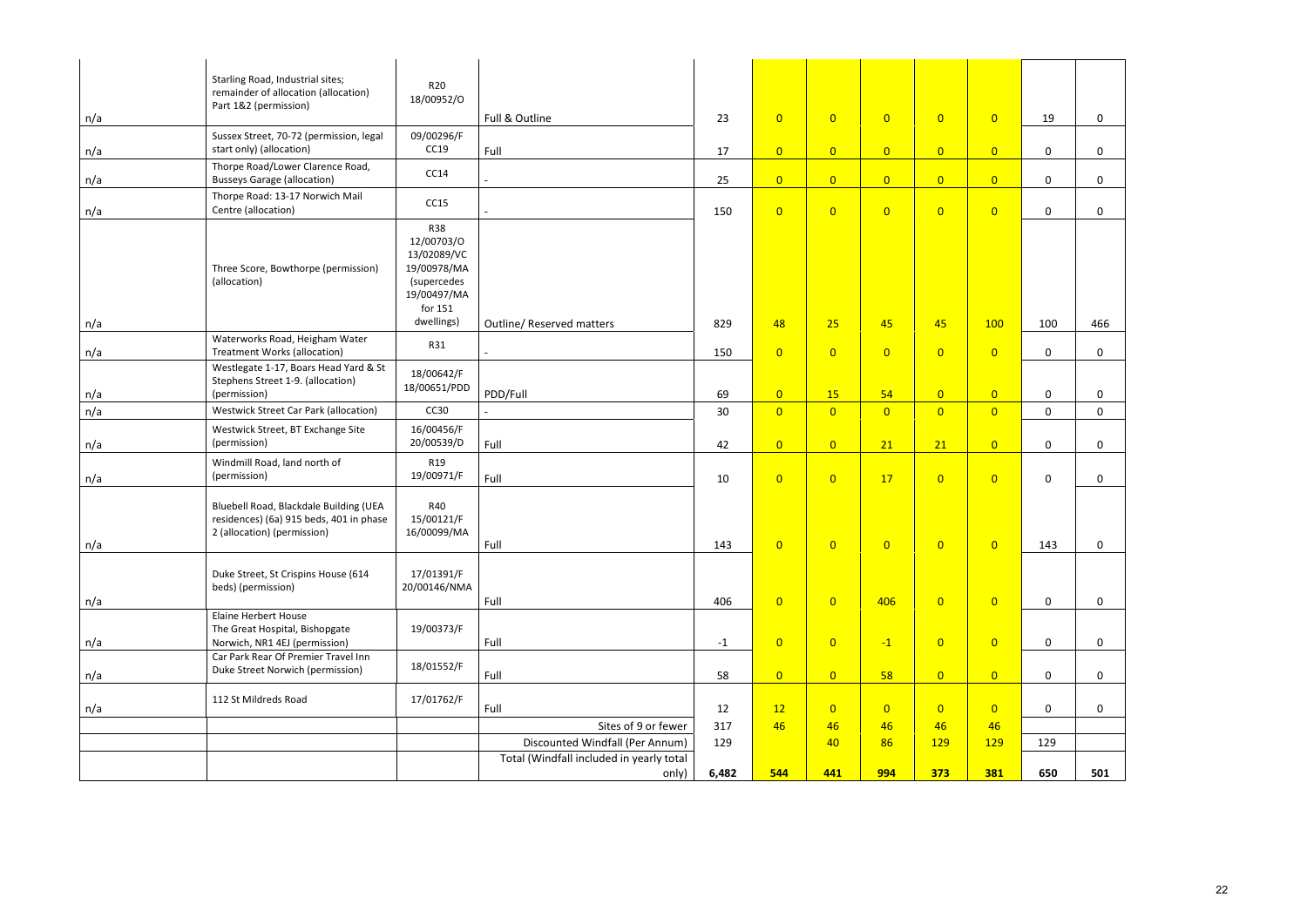# **APPENDIX B3 – SOUTH NORFOLK SITES FORECAST**

| Parish            | <b>Address</b>                               | Ref                                 | <b>App Type</b>                 | <b>Net New</b><br><b>Homes</b> at<br>1/4/2020 | 2020/21        | <mark>2021/22  </mark>  | 2022/23 | 2023/24 | 2024/25 2025/26 |     | 2026<br>and<br><b>Beyond</b> |
|-------------------|----------------------------------------------|-------------------------------------|---------------------------------|-----------------------------------------------|----------------|-------------------------|---------|---------|-----------------|-----|------------------------------|
| Ashwellthorpe     | r/o Wood Farm, The Street                    | 2011/0506                           | Detailed                        | 27                                            | 27             |                         |         |         |                 |     |                              |
| Aslaction         | Coopers Scrap Yard                           | 2006/0171                           | Outline                         |                                               |                |                         |         |         |                 |     | 15                           |
| Barford           | West of the Hall                             | BAR1                                | Allocation                      | 15<br>10                                      |                |                         |         |         |                 |     | 10                           |
| Bawburgh          | South of the Village Hall                    | 2018/1550                           | Detailed                        | 10                                            | 5 <sub>o</sub> | $\overline{\mathbf{5}}$ |         |         |                 |     |                              |
| Bracon Ash        | Norwich Road                                 | BRA1                                | Allocation                      | 20                                            |                |                         | 10      | 10      |                 |     |                              |
| <b>Bracon Ash</b> | West of Long Lane                            | 2017/2131                           | Outline and<br>Detailed         | 10                                            | $5\phantom{1}$ | $\overline{\mathbf{5}}$ |         |         |                 |     |                              |
| <b>Brooke</b>     | High Green Farm                              | 2014/2041                           | Detailed                        | 8                                             | 8              |                         |         |         |                 |     |                              |
| Caistor St Edmund | North of Heath Farm                          | 2018/2232                           | Detailed                        | 16                                            |                |                         |         |         |                 |     |                              |
|                   |                                              | 2007/1443                           | Detailed                        | $2^{\circ}$                                   | $\overline{2}$ |                         |         |         |                 |     |                              |
| Costessey         | Queen's Hills/North of the River Tud         | 2019/1683                           | Detailed                        | 9                                             |                | 9                       |         |         |                 |     |                              |
| Costessey         | West of Lodge Farm                           | 2013/0567<br>&<br>2016/0402         | Detailed                        | 230                                           | 37             | 58                      | 64      | 62      |                 |     |                              |
| Cringleford       | Roundhouse Park                              | 2008/2347                           | Outline (Lapsed)                |                                               |                | 2 <sup>1</sup>          | 38      | 10      |                 |     |                              |
|                   |                                              | 2013/1494<br>2018/2783<br>2018/2784 | Outline<br>Detailed<br>Detailed | 50<br>204<br>67<br>79                         | 20             | 119                     | 125     | 86      |                 |     |                              |
| Cringleford       | Cringleford NP allocation - South of the A11 | 2018/2404                           | Detailed                        | $\overline{7}$                                |                |                         |         |         |                 |     |                              |
|                   |                                              | 2018/2835                           | Detailed                        | 203                                           | 44             | 45                      | 45      | 45      | 45              | 45  | 31                           |
|                   |                                              | 2018/2836                           | Detailed                        | 90                                            |                |                         |         |         |                 |     |                              |
|                   |                                              | 2018/2200                           | Detailed                        | 650                                           | 12             | 115                     | 119     | 117     | 121             | 121 | 45                           |
| Dickleburgh       | West of Norwich Road                         | 2018/0980                           | Outline                         | 22                                            |                |                         |         |         |                 |     |                              |
| <b>Diss</b>       | Frenze Hall Lane                             | 2016/1566                           | Detailed                        | 20                                            | 20             |                         |         |         |                 |     |                              |
| Diss              | Vinces Road                                  | DIS1                                | Allocation                      | 35                                            |                |                         |         | 15      | 20              |     |                              |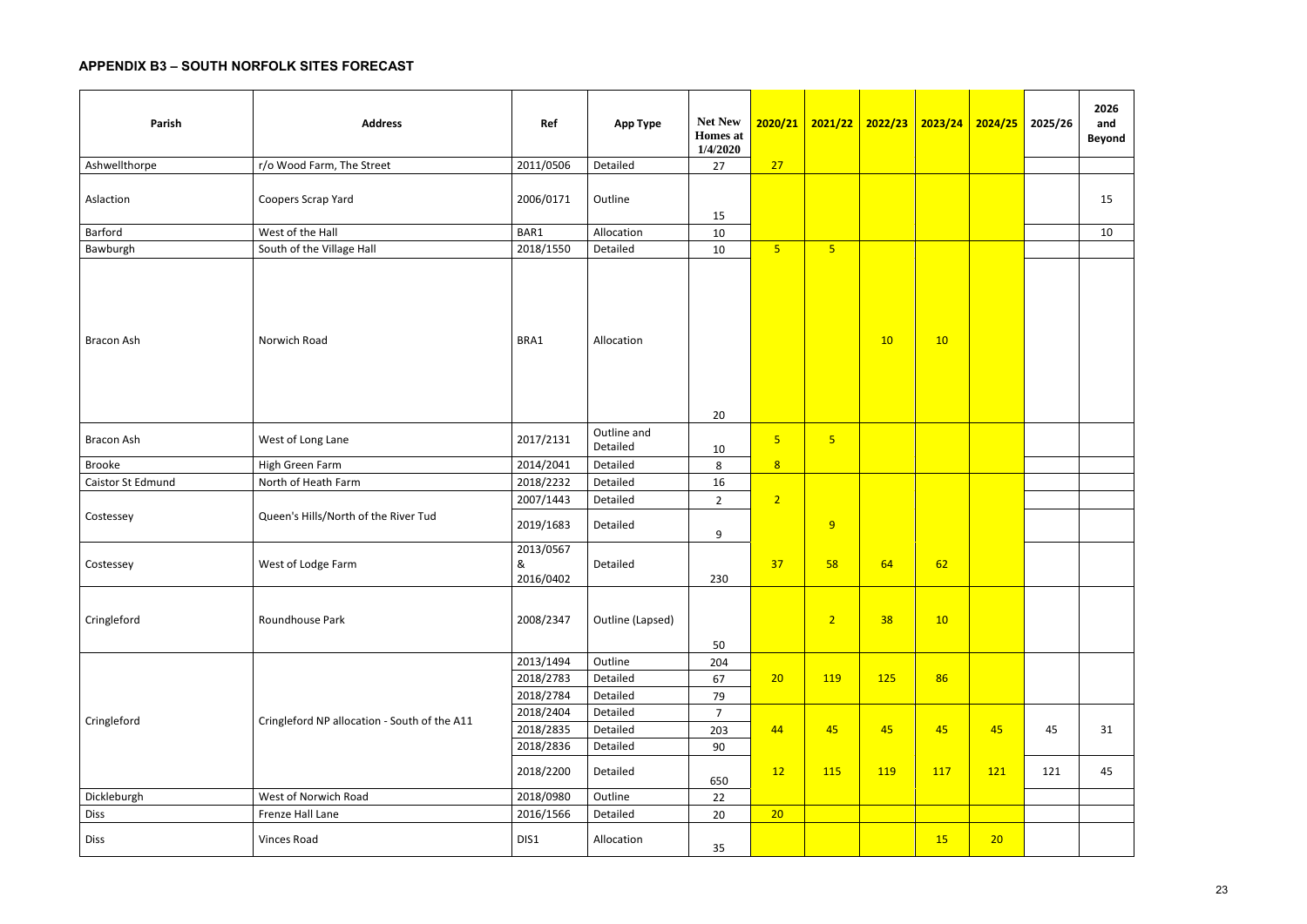| <b>Diss</b>          | Park Road                                    | DIS <sub>2</sub> | Allocation              | 15             |                  |                 | $\overline{5}$ | 10              |                 |                 |                 |
|----------------------|----------------------------------------------|------------------|-------------------------|----------------|------------------|-----------------|----------------|-----------------|-----------------|-----------------|-----------------|
| <b>Diss</b>          | <b>Former Hamlins Site</b>                   | DIS6             | Mixed-use<br>allocation | 13             |                  |                 |                |                 |                 |                 | 13              |
| <b>Diss</b>          | <b>Former Feather Factory</b>                | DIS7             | Mixed-use<br>allocation | 17             |                  |                 |                |                 |                 |                 | 17              |
| Ditchingham          | Tunney's Lane Field                          | 2018/0121        | Outline                 | 24             |                  |                 | 8 <sup>2</sup> | 8               | 11              |                 |                 |
| Earsham              | Lodge Field, School Lane                     | 2018/1317        | Detailed                | 6              | $6 \overline{6}$ |                 |                |                 |                 |                 |                 |
| Easton               | Land N & S of Dereham Road                   | 2014/2611        | Outline                 | 890            |                  | 40              | 80             | 80              | 80              | 80              | 530             |
| Easton               | Land S & E of Easton                         | EAS1 (part)      | Allocation              | 64             |                  |                 |                | 20              | 40              | 4               |                 |
| Gillingham           | Norwich Road                                 | 2019/1013        | Detailed                | 22             |                  | 22              |                |                 |                 |                 |                 |
| <b>Great Moulton</b> | High Green                                   | 2015/2536        | Detailed                | $\overline{7}$ | $\overline{2}$   | 3 <sup>1</sup>  | $\overline{3}$ | $\overline{3}$  |                 |                 |                 |
| Hales                | Land at Yarmouth Road/west of Hales Hospital | 2018/1934        | Outline                 | 20             |                  |                 | 10             | 10              |                 |                 |                 |
| Harleston            | Spirkett's Lane/Limes Close                  | HAR4             | Allocation              | 95             |                  |                 |                |                 | 15              | 40              | 40              |
| Harleston            | <b>Cranes Meadow</b>                         | 1998/1119        | Detailed                | 9              | $\overline{3}$   | 6 <sup>1</sup>  |                |                 |                 |                 |                 |
| Hempnall             | off Bungay Road                              | 2019/0864        | Detailed                | 20             |                  | 23              |                |                 |                 |                 |                 |
|                      |                                              | 2011/1804        | Outline                 | 405            |                  |                 |                |                 |                 |                 |                 |
|                      |                                              | 2017/1104        | Detailed                | 24             | 71               | 100             | 74             | 70              | 70              | 70              | 165             |
| Hethersett           | North Village                                | 2018/2500        | Detailed                | 191            |                  |                 |                |                 |                 |                 |                 |
|                      |                                              | 2017/0151        | Detailed                | 29             | 33               | 54              | 60             | 44              | 2 <sup>1</sup>  |                 |                 |
|                      |                                              | 2018/2326        | Detailed                | 181            |                  |                 |                |                 |                 |                 |                 |
| Hethersett           | North of Grove Raod                          | HET2             | Allocation              | 40             |                  |                 |                |                 |                 |                 | 40              |
| Little Melton        | Gibbs Close                                  | 2015/1697        | Detailed                | 8              | 8                |                 |                |                 |                 |                 |                 |
| Little Melton        | South of School Lane                         | 2019/2485        | Detailed                | 30             |                  | 30 <sub>o</sub> |                |                 |                 |                 |                 |
|                      |                                              |                  |                         |                |                  |                 |                |                 |                 |                 |                 |
| Loddon               | Georges Lane                                 | 2016/0853        | Detailed                |                | 26               | 40              | 40             |                 |                 |                 |                 |
|                      |                                              |                  |                         | 106            |                  |                 |                |                 |                 |                 |                 |
| Long Stratton        | <b>LNGS1 AAP Allocation</b>                  | LNGS1 (part)     | Allocation              | 1,200          |                  |                 |                |                 |                 |                 |                 |
|                      |                                              | LNGS1 (part)     | Allocation              | 600            |                  |                 |                | 30 <sub>o</sub> | 30 <sub>o</sub> | 30 <sup>°</sup> | 510             |
| Newton Flotman       | Flordon Road/Church Road                     | NEW1             | Allocation              | 30             |                  |                 |                |                 |                 |                 | 30 <sub>o</sub> |
| Poringland           | The Street/South of Stoke Road               | 2010/1332        | Detailed                | 50             | 25               | 5 <sub>1</sub>  |                |                 |                 |                 |                 |
| Poringland           | West of The Street/North of Shotesham Road   | 2014/0319        | Detailed                | 145            | 5 <sub>1</sub>   | 25              | 25             | 25              | 25              | 25              | 15              |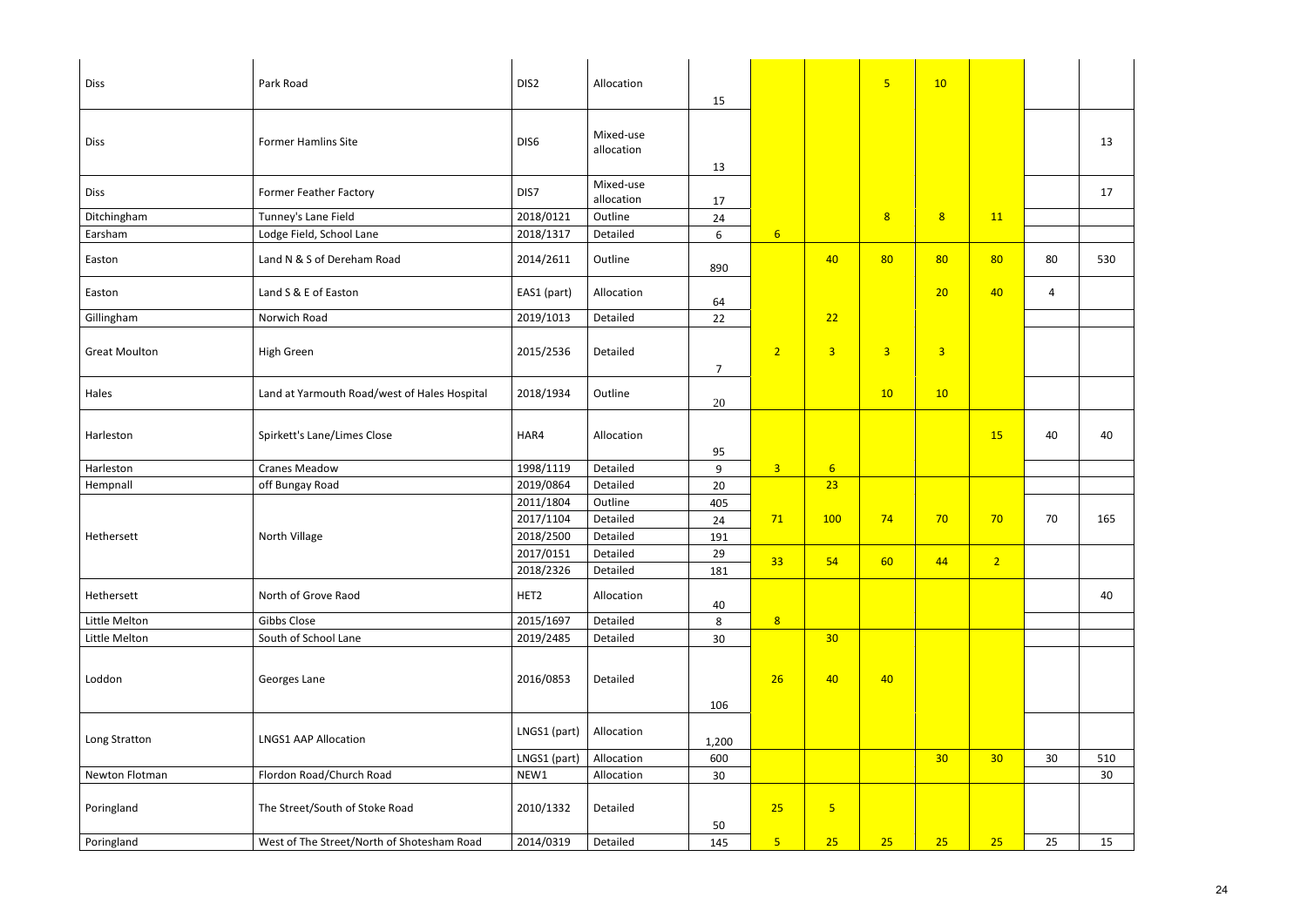| Poringland              | West of The Street/North of Shotesham Road | 2011/0476/0                 | Outline    | 15             |                 | 15           |                 |                |                |    |    |
|-------------------------|--------------------------------------------|-----------------------------|------------|----------------|-----------------|--------------|-----------------|----------------|----------------|----|----|
| Poringland              | Heath Farm                                 | 2016/2388                   | Detailed   | 74             | 15              | 29           |                 |                |                |    |    |
| Poringland              | West of Octagon Barn                       | 2015/2326                   | Detailed   | 40             | 15              | 15           | 10              |                |                |    |    |
| Pulham Market           | Sycamore Farm                              | 2018/0598                   | Detailed   | 10             | 9               | $\mathbf{1}$ |                 |                |                |    |    |
| Roydon                  | Land of Denmark Lane                       | DIS3                        | Allocation | 42             |                 |              | 30 <sub>o</sub> | 12             |                |    |    |
| Scole                   | West of Norwich Road                       | 2019/0956                   | Detailed   | 18             |                 | <b>18</b>    |                 |                |                |    |    |
| Scole                   | Old Norwich Road                           | SCO1                        | Allocation | 15             |                 |              | 10              | <b>15</b>      |                |    |    |
| Spooner Row             | Chapel Lane/Bunwell Road                   | 2014/2472<br>&<br>2016/2424 | Detailed   | 25             |                 |              | 15              | 5 <sub>o</sub> | 5 <sup>1</sup> |    |    |
| <b>Stoke Holy Cross</b> | South of Long Lane                         | 2016/2153                   | Detailed   | $\overline{4}$ |                 |              |                 |                |                |    |    |
| Stoke Holy Cross        | Chandler Road                              | 2018/2454                   | Detailed   | 5              | 5 <sub>o</sub>  |              |                 |                |                |    |    |
| Swardeston              | Land off Bobbins Way                       | 2017/2247                   | Detailed   | 38             | $6\overline{6}$ | 24           | 8               |                |                |    |    |
| Swardeston              | Main Road                                  | SWA1                        | Allocation | 30             |                 |              |                 |                |                |    | 30 |
| Tacolneston             | Land adj. The Fields                       | 2017/0225                   | Outline    | 20             |                 |              |                 |                |                | 10 | 11 |
| Tasburgh                | Church Road                                | TAS1                        | Allocation | $20\degree$    |                 |              |                 |                |                | 20 |    |
| Trowse                  | White Horse Lane                           | 2016/0803<br>&<br>2016/0805 | Detailed   | 74             | 25              | 25           | 24              |                |                |    |    |
| Trowse                  | Devon Way/Hudson Avenue                    | 2014/0981                   | Outline    | 75             |                 |              | 13              | 25             | 25             | 12 |    |
| Trowse                  | May Gurney/Keir site & Carrow Yacht Club   | 2011/0152                   | Outline    | 90             |                 |              |                 |                |                |    |    |
| Woodton                 | Rear of Georges House                      | 2016/0466                   | Outline    | 21             |                 |              | 23              |                |                |    |    |
|                         |                                            | 2015/2380                   | Detailed   | 107            | 31              | 55           | 21              |                |                |    |    |
| Wymondham               | South Wymondham                            | 2015/1649                   | Detailed   | 17             | 35              | 48           |                 |                |                |    |    |
|                         |                                            | 2016/2586                   | Detailed   | 104            |                 |              | <b>19</b>       |                |                |    |    |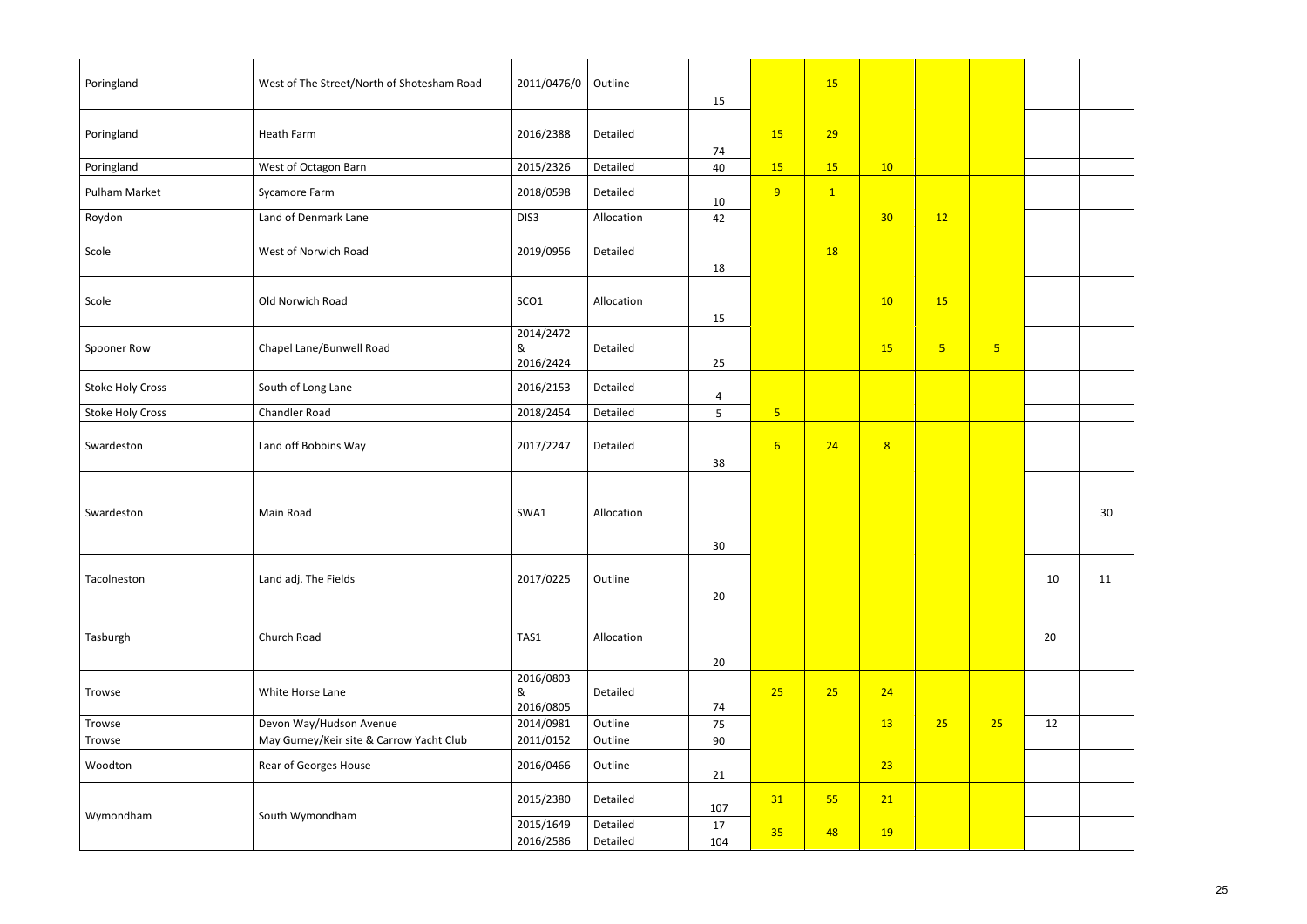|           |                                   | 2015/2168                   | Detailed                                                    |       | 20             | 24             | <b>19</b>       |       |           |     |       |
|-----------|-----------------------------------|-----------------------------|-------------------------------------------------------------|-------|----------------|----------------|-----------------|-------|-----------|-----|-------|
|           |                                   |                             |                                                             | 79    |                |                |                 |       |           |     |       |
|           |                                   | 2012/0371                   | Outline                                                     | 577   |                |                | 33 <sup>°</sup> | 73    | 73        | 73  | 253   |
| Wymondham | London Road/Suton Lane            | 2014/2495<br>&<br>2018/2758 | Outline & part<br>detailed                                  | 335   |                | 20             | 40              | 40    | 40        | 40  | 125   |
| Wymondham | Spinks Lane/Norwich Road          | 2014/2042                   | Detailed                                                    | 15    | 15             |                |                 |       |           |     |       |
| Wymondham | Carpenters Barn                   | 2015/1405                   | Detailed                                                    | 69    | 52             | $\overline{4}$ |                 |       |           |     |       |
| Wymondham | Elm Farm, Norwich Common          | 2019/0536                   | Detailed                                                    | 300   | 35             | 100            | 100             | 65    |           |     |       |
| Wymondham | Former WRFC                       | 2014/0779                   | Outline                                                     | 90    |                |                | 45              | 45    |           |     |       |
| Wymondham | Former Sale Ground, Cemetery Lane | 2016/2668                   | Outine                                                      | 61    |                |                | 20              | 20    | <b>18</b> |     |       |
| Wymondham | Friarscroft Lane                  | WYM1                        | Allocation                                                  | 20    |                |                |                 |       |           |     | 20    |
|           |                                   |                             | Sites of 9 or<br>fewer                                      | 844   | 123            | 123            | 123             | 123   | 123       |     |       |
|           |                                   |                             | Discounted<br>Windfall (Per<br>Annum)                       | 87    | $\overline{0}$ | 28             | 58              | 87    | 87        | 87  |       |
|           |                                   |                             | <b>Total (Windfall</b><br>included in yearly<br>total only) | 9,259 | 745            | 1,235          | 1,317           | 1,155 | 830       | 657 | 1,930 |